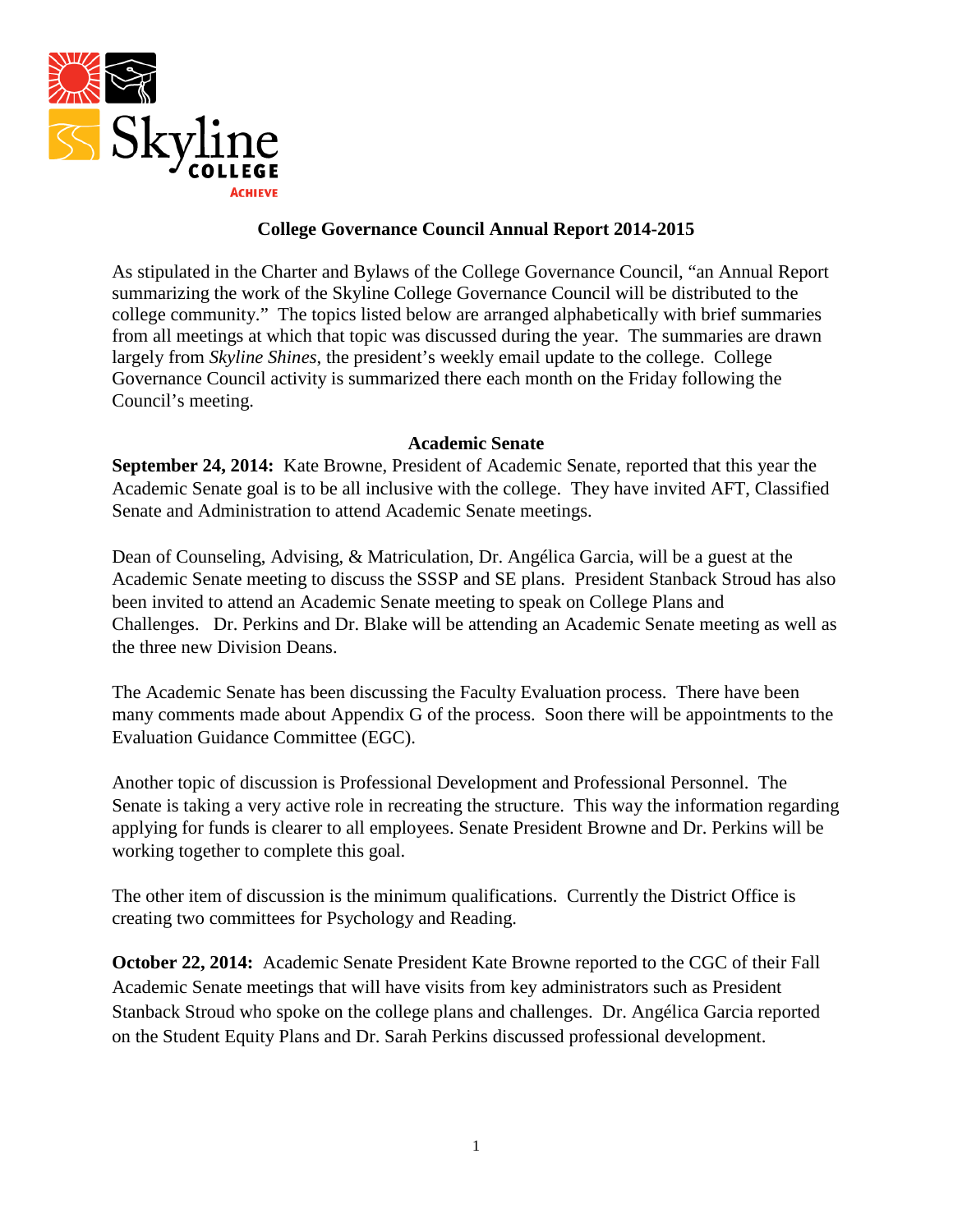

In the coming Senate meetings Dr. Joi Blake will attend and speak about Student Services, Aaron McVean will discuss research and data and Jonathan Paver plans to discuss learning technologies.

The Senate have new committees that indicate areas of activity: College Accreditation Oversight, Faculty Evaluation Guidance, Study Abroad, Minimum Qualifications (Psychology, Reading). Upcoming discussion on the District Strategic plan development and new Resource Allocation Model. At the next SPARC meeting, Thursday, October 30<sup>th</sup> beginning at 2 p.m. in room 6202, Executive Vice Chancellor, Kathy Blackwood will present the new model.

The Senate and the ASSC are working together on the Disabilities Awareness month. This will increase faculty-student involvement on joint efforts.

There is a concern that the District Academic Senate was not consulted on the 2015-2016 Academic Calendar which is going to the Board of Trustees for approval Wednesday, October 22<sup>nd</sup>. Senate President Browne and Senate Vice President Fredericks feel that the information should have been shared. Dr. Stroud explained that the calendar is a negotiated item with AFT and the District. It would be appropriate to direct their concern to AFT because the calendar is not a governance issue.

**February 25, 2015:** Winter meetings include visits and discussions with key administrators about the *state of the College and issues* for this year:

To date: Regina Stanback Stroud [College Plans & Challenges] Angelica Garcia [Student Equity plans], Sarah Perkins [Professional development], Carsbia Anderson [Student Services], Jonathan Paver [Learning Technologies], Aaron McVean [Research & Data].

*New committees* indicate areas of activity: College Accreditation Oversight, Faculty Evaluation Guidance, Study Abroad, Minimum Qualifications (Psychology, Reading), Adhoc Task Group on Repeatability.

*Approval of Faculty Committees*: Both Peer Review, and Selection committees; Tenure committees already approved and in progress from Fall.

*District Strategic plan development and new Resource Allocation Model*; SMCCD Chief Financial Officer Kathy Blackwood will attend SPARC meeting next Thursday, February 26, at 2:00 p.m.in room 6202 to discuss likely implications, steps, and changes for Skyline College with new Resource Allocation model.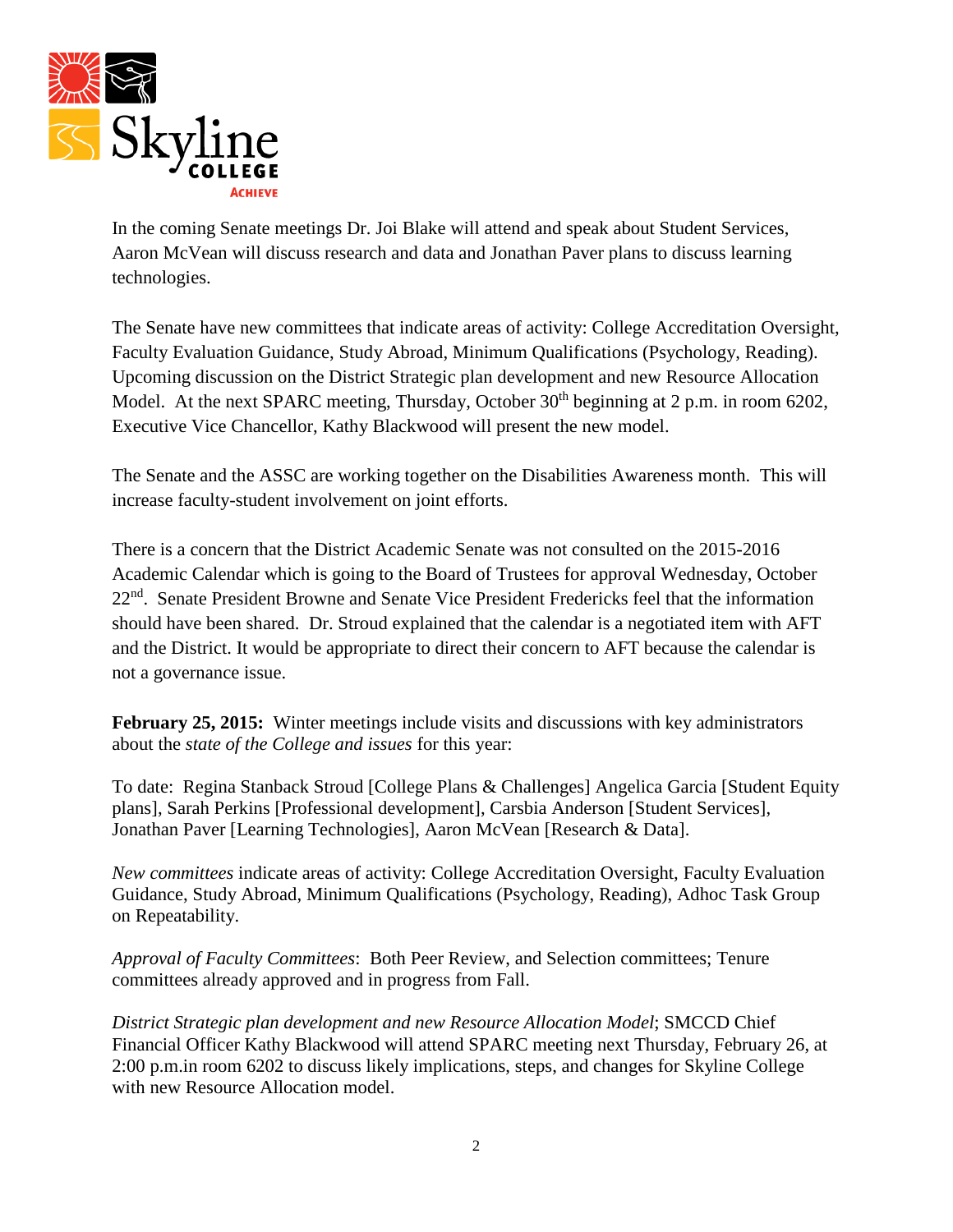

*State issues* upcoming include

- Common Assessment Initiative [CAI] Work Groups for English, Math, ESL; includes test prep/delivery/data for course placement: Volunteers: Stephen Fredricks, Rick Hough [Math; English/ESL: Leigh Anne Shaw.
- Discipline list will be debated/voted at State Plenary; Division Representatives are to discuss with their divisions for faculty discussion: Supply Chain [Bus/ Claire & Whitney], Counseling & LD [Escobar], African-American Studies [Irwin]
- State Senate Spring Plenary Thursday, Saturday, April 9-11 at the SFO Westin *Look for info on* **http://www.asccc.org**

**April 22, 2015:** Academic Senate President Kate Williams Browne reported about the recent Academic Senate Plenary held April 9-11, 2015 in Burlingame.

Academic Senate for CA Community Colleges *Spring Session 2015* - April 9-11, 2015 "Thriving Under Pressure" - Kate Williams Browne

| Outcome                                     | Action                                           |
|---------------------------------------------|--------------------------------------------------|
| Achieve an understanding of the proposed    | *Attended Discipline Hearings, discussed         |
| new Discipline Areas                        | results with local Senate reps who also          |
|                                             | attended: SSCA Rep Tatiana Irwin [African-       |
|                                             | American Studies], BEPP Rep Shawna               |
|                                             | Whitney [Supply Chain Technology], and           |
|                                             | Professional Personnel Chair Zack Bruno &        |
|                                             | Secretary Leigh Anne Shaw [DSPS & LD].           |
| Become more proficient in leadership at the | *Met with Leadership Mentor John Freitas         |
| local level.                                | about my goals and upcoming attendance at        |
|                                             | June Academic Senate Leadership                  |
|                                             | Conference.                                      |
|                                             | *Keynote Presentation on Why Race &              |
|                                             | Culture matters by Dr. Tyrone C. Howard          |
|                                             | [UCLA]                                           |
| Engage in issues of Curriculum and Faculty  | *Attended Breakout session on Bringing the       |
| <b>Professional Development</b>             | entire institution together, regarding the 'silo |
|                                             | effect' and how to overcome it                   |

Below please find the activities that align with the outcomes outlined below. *We reported to Academic Senate 4/16, and to College Council 4/22.*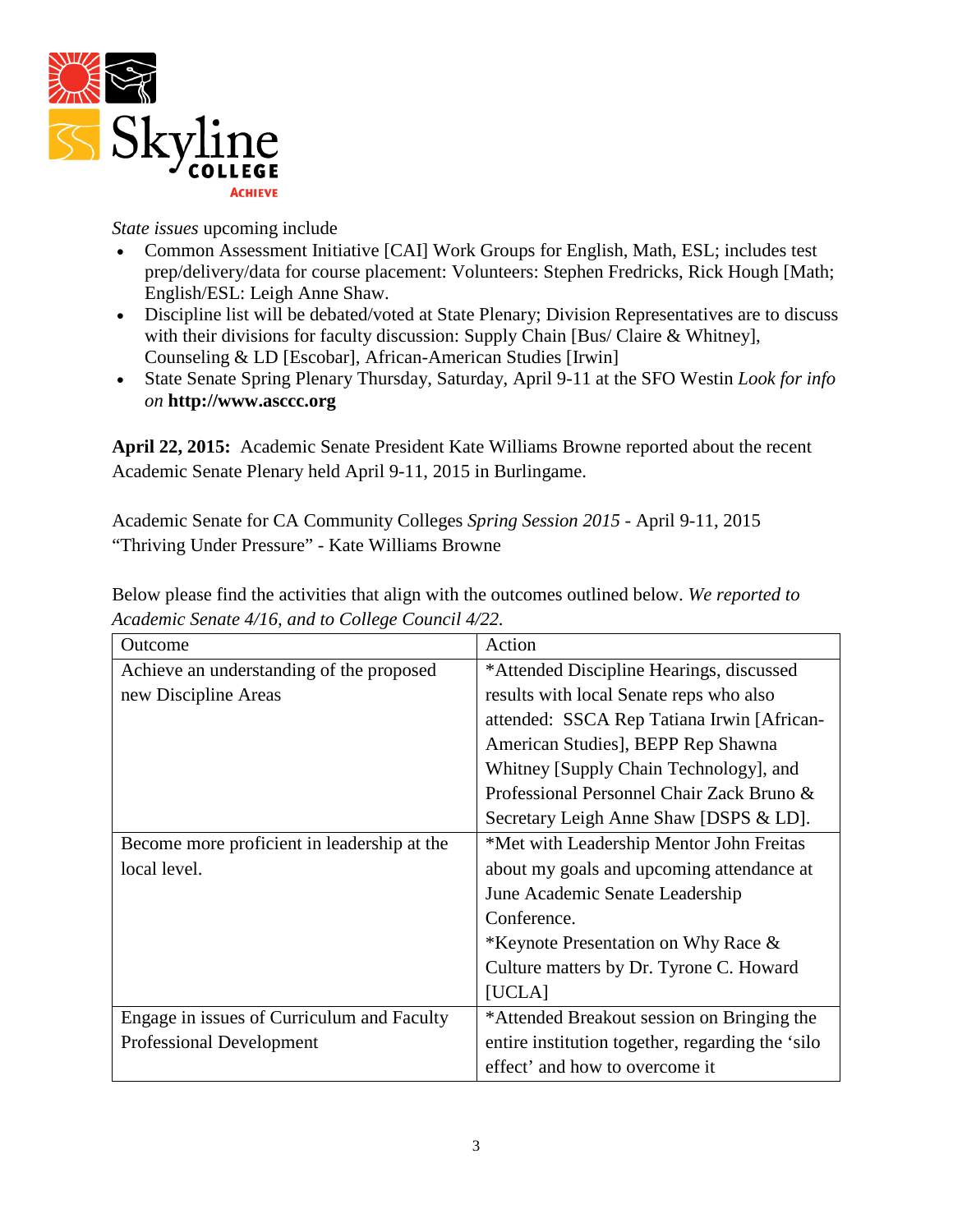

|                                               | *Attended Breakout session on shifting path  |
|-----------------------------------------------|----------------------------------------------|
|                                               | of professional development                  |
|                                               | *Participated in a cross-college discussion  |
|                                               | with DAS President Diana Bennett, Skyline    |
|                                               | Secretary Leigh Anne Shaw, CSM President     |
|                                               | David Laderman and Canada President Doug     |
|                                               | Hirshey about planning an all-Senate study   |
|                                               | session/retreat with State Senate Executive  |
|                                               | Board member Kale Braden [Chair, Relations]  |
|                                               | w/Local Senates Committee]. Purpose: to      |
|                                               | compare updated Local Senates Handbook       |
|                                               | with our organizations and consider          |
|                                               | review/revision of our local senates.        |
| Attain a better understanding of Chancellor's | Attended Panel Discussion: the impact of the |
| Office and Legislative/Advocacy Issues        | task force on workforce, job creation & a    |
|                                               | strong economy                               |

In addition, Kate reported that the following took place at recent Academic Senate meetings:

- President Stanback Stroud about current college issues including both construction and faculty hiring;
- PRIE Dean McVean and SPARC Co-chair Briones about District Strategic Plan and general Budget update;
- Distance Education Committee Chair Bridget Fischer & ASLT Dean Jonathan Paver about the DE Certification drafts, and an ad hoc group of Clair, Steele, & Whitney will work on issues/ideas of interest & report next meeting.
- The Academic Senate will be selecting Meyer Award winner, appointing a Commencement Faculty Marshall, and taking nominations for Officer Elections at our next meeting (May 7). The position of president is a two-year position held by Kate Williams Browne for 2014-2016. All remaining open positions include: Vice President, Secretary, Treasurer, Curriculum Committee Chair, Educational Policy Chair, Professional Personnel Chair, and Research Chair.
- The Academic Senate will be participating in the End-of-Year celebration (May 15). President Browne will be attending the Scholarship Awards event (May 14) and both President Browne & Vice-President Fredricks will attend Commencement (May 29).

## **May 27, 2015:**

1. Spring meetings included visits and discussions with key administrators about the *state of the College and issues* for this year. Guests included Aaron McVean & Eloisa Briones [SPARC],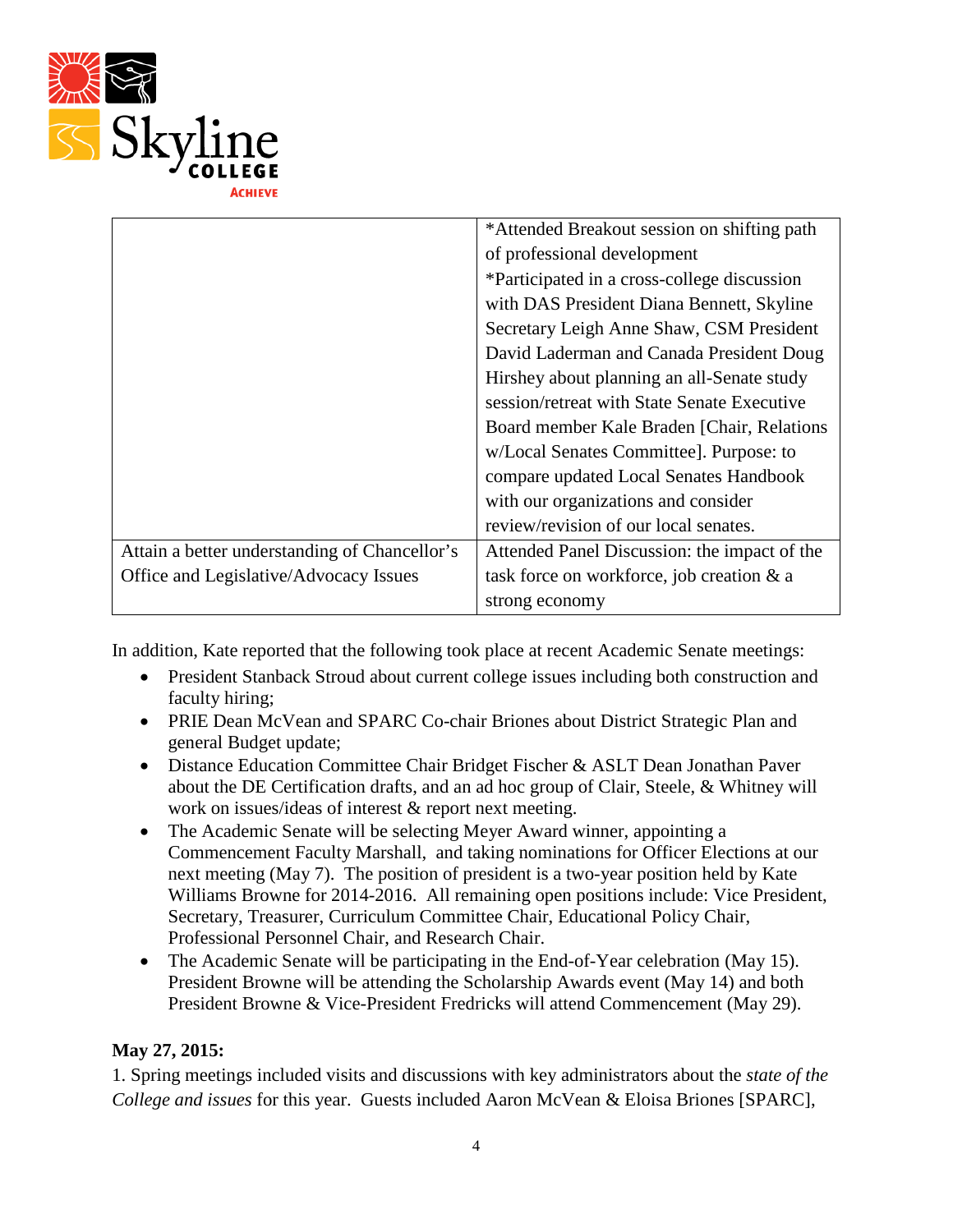

Sarah Perkins [Professional development & Facilities], & Jonathan Paver [Learning Technologies].

\**College issues of high faculty interest and focus for next year* include: better understanding & participation in budget and planning issues [via a stronger connection to SPARC] and continued participation in professional development regarding faculty for online education delivery [via more regular connection with DE/CCLT].

2. Discussions via our *Division Reps and Committee Chairs* indicate several areas of activity. Spring topics included Faculty Evaluation Guidance, Faculty Selection & Minimum Qualifications, and collaboration with Curriculum Committee on common Syllabus checklist. Several faculty indicated their intention to continue with Academic Senate next year.

\**Faculty issues of high interest and focus next year are*: Review & revitalization of AS structure and activities [will participate in a District-wide Fall Friday session with State Senate], AS Committee focus/structure/membership, AS Meeting structure to include more Division work discussions

3. Discussion and participation continued on the *District Strategic plan development* and *new Resource Allocation Model*, both through College Forums and SPARC meetings. While the ASenate was not entirely satisfied with the structure of the goals and the level of specific strategies for faculty, it participated and agrees with the plan in general. An issue of strong concern is the combination of new District strategic plan and new District Resource Allocation model in its implications for Skyline College budget.

\**Faculty issue of high interest and focus next year is*: appropriate resources for faculty hiring, retention, and replacement.

## **Accreditation Follow Up Report**

**September 24, 2014:** The follow up report for the ACCJC is due October 15<sup>th</sup>. Aaron McVean, Dean of PRIE, reviewed the response report on the recommendation on the deficiency found during the site visit. The group discussed the short document.

(M/S/U Sarah Perkins/Kate Browne.) It was moved that the CGC recommend to the President that the document to ACCJC addressing the Deficiency be forwarded to the Board of Trustees through the Chancellor.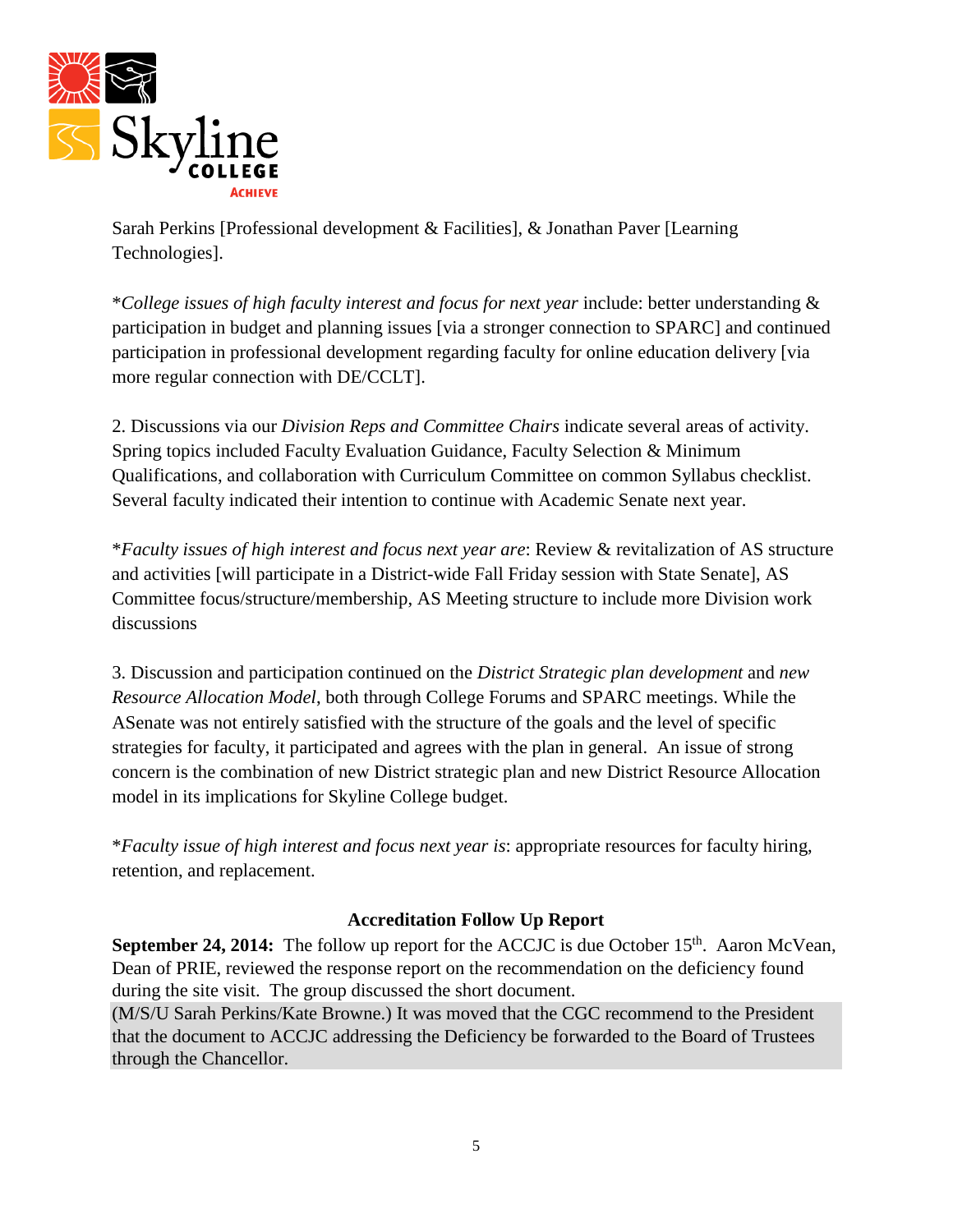

#### **Additional Announcements**

**February 25, 2015:** President Stanback Stroud announced Friday, February 27<sup>th</sup> at 1:00 p.m. in room 6202 there will be a College Wide Forum on the Capital Improvement Projects. Vice Chancellor Jose Nunez will give a college overview of the projects. April 9-12 the traveling Veterans wall will be at the Golden Gate National Cemetery. Additional volunteer opportunities for the Skyline College campus community are available. Skyline College and the SMCCCD are very engaged. See Gina Ciardella, PSC Veterans Resource Center Coordinator.

Classified Senate representative, Barbara Daley, reported – Thursday, February 26 at 9:30 a.m. in the Theater there will be a Chamber Mixer of the San Francisco Munic Trio.

Vice President of Instruction, Dr. Perkins, announced that Skyline College is on track for the opening of the Middle College this Fall 2015. The MOU's are in progress and legal agreements have been drafted as well as the State applications being completed. Additionally, the Baccalaureate Degree is in process. Currently there is an ACCJC Substantive Change Report for Respiratory Therapy.

Interim Vice President of Student Services, Carsbia Anderson, reported that during a meeting with Title 3/Title 5 Consultants we found out that Skyline College has achieved the status of being an HSI Institution. Consequently, the College is eligible for funds through Department of Education and may apply in this year's application for funds process. Additionally, we learned that each Federal Agency has HSI Funds available. The standard for achieving HSI Status is for an institution to have 25% or more of its FTE students identify themselves as Latino/Hispanic. The allocation for HSI funded institutions last year was at \$550K per year for 5 years and previous to last year was at \$650K for 5 years. There is talk in DC about using funds from this year to restore the colleges awarded last year to the \$650K level. While HSI Funds will benefit Latino students the impact of these funds will assist all students.

#### **Associated Students of Skyline College**

**September 24, 2014:** Nicole Harris, President of ASSC, shared with the CGC upcoming events. Currently they are in the midst of the Latino Heritage Month, ASSC gave \$5000 for various activities. On September 25, they hosted a movie screening of "Summer of Gods" in the multicultural center. Following the screening the director was in attendance to answer questions. The ASSC is thinking of restarting the "The Fog" newsletter this year. The goals this year is to get students engaged with the events on campus. The month of October is DRC month and the ASSC gave \$1000 for events. Meier Schneider will be on campus to speak on the topic of vision for life, how to enhance your vision. Skytalks is being planned as well.

Dr. Cornel West delivered a presentation to a full theater of college faculty, staff, students, and community members. The ASSC has scheduled the Harvest Festival on October 30<sup>th</sup> which will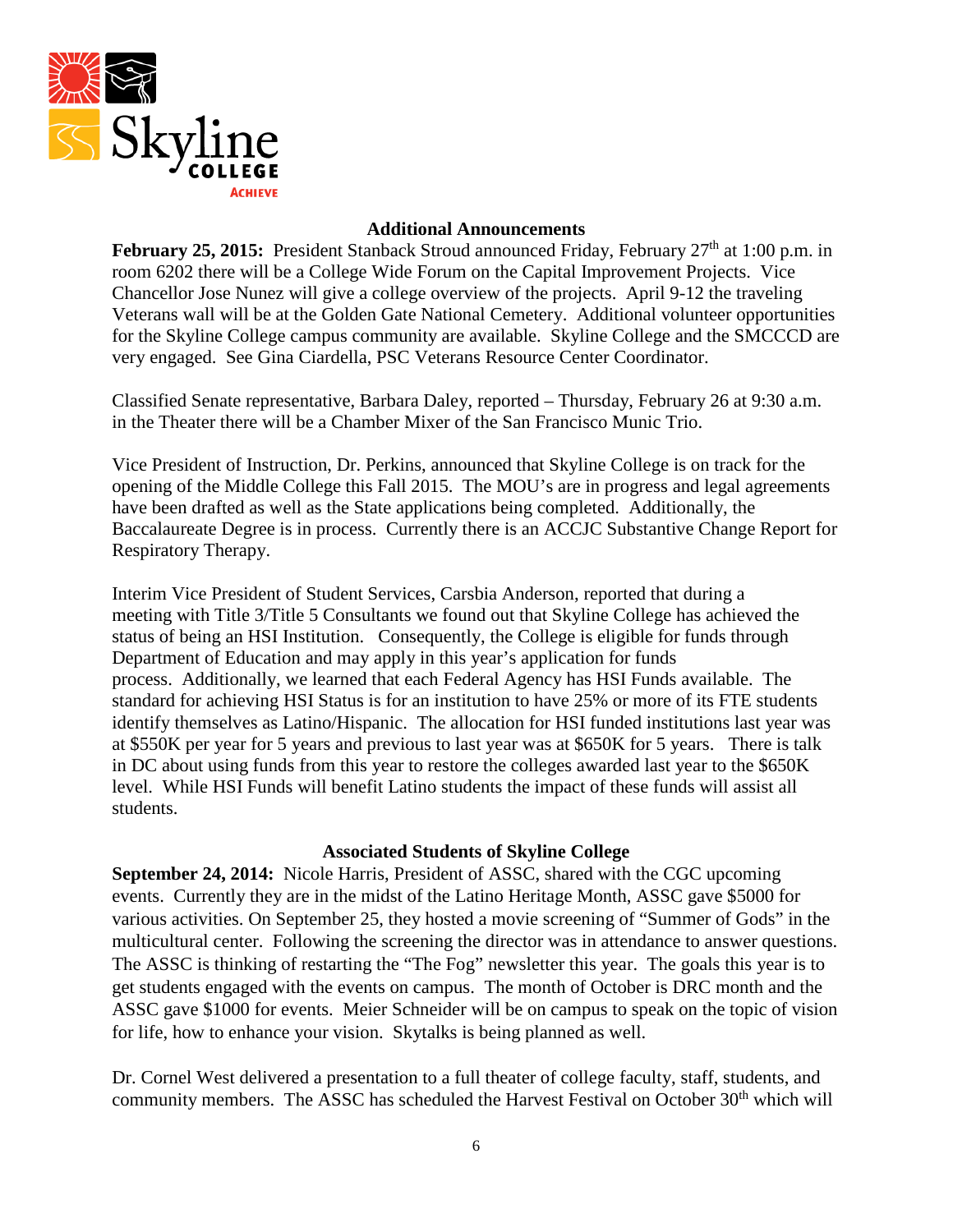

also be the kick off to the Can Food Drive. The ASSC Council attended their first retreat where they worked on their leadership skills.

Dennis Zheng, Vice President of ASSC, shared a concern regarding the Wi-Fi on campus. During high level of usage, especially midterms and finals, the Wi-Fi works sporadically on campus in different areas. Jonathan Paver, Dean of Academic Support and Learning Technologies will check with IT to see how information can be collected regarding the weak Wi-Fi areas on campus.

**October 22, 2014:** ASSC President Nicole Harris shared with the CGC that next Thursday, October  $30<sup>th</sup>$  from 11:00 a.m.  $-3:00$  p.m. in the main quad the ASSC will be hosting Skyloween 2014.

Four of the ASSC Council members attended the CCCSSAA which is The Community Colleges of California Student Affairs Association in Los Angeles at the Sheraton Hotel. Students were able to attend workshops design to enhance leadership skills. We were actually able to make connections with key constituency groups, such as the black caucus. The black caucus is interested in doing something at Skyline College.

The ASSC was able to fund the Financial Aid, Transfer Center, and Phi Theta Kappa requests for their events. Four of the ASSC Council members will be attending General Assembly in Los Angeles in November.

Currently ASSC is in the planning stages for a Cancer Awareness event in November or December as well as planning other events for the remainder of the school year.

President Harris gave an update of the Skytalks event. There has been a Task Force created and a name change. Also they are gathering questions and searching for interview participants.

Vice President Dennis Zheng is a member of the Bond Oversight Committee and the ASSC is supporting Measure A.

Vice President Zheng and Amory Cariadus created a survey about improvements that student might on campus. The results will be shared with CGC at a later date.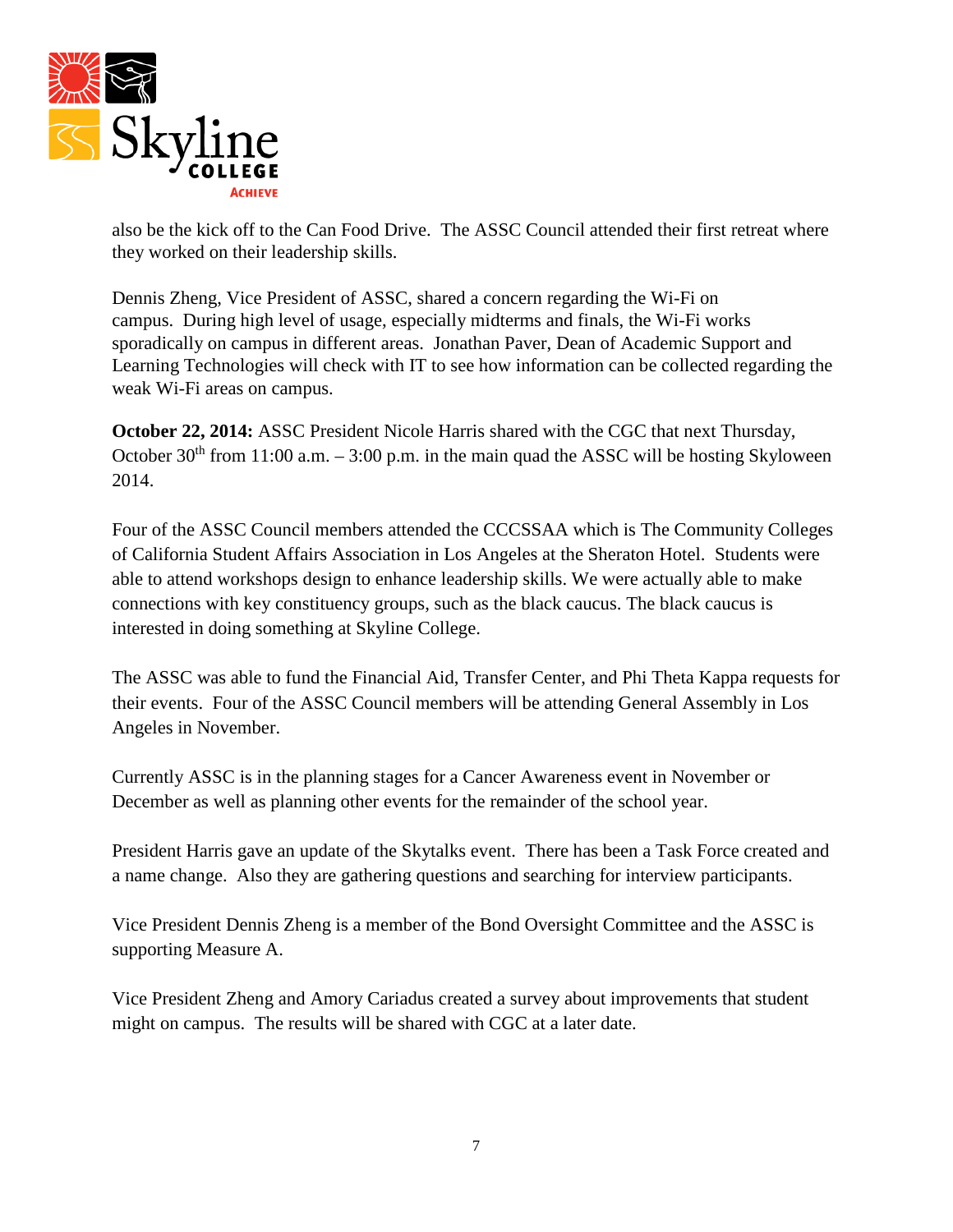

Vice President Zheng explained that there have been many student clubs that have been inactive in the past. He has worked with the clubs and has created a list of 36 active clubs on campus. The active clubs are:

Anthropology Club Association of Innovative Minds Auto Tech Black Student Union (BSU) Ceramics Club Chess Club Cosmetology Club Dance Honors Society Dead Beat Writers Fashion Network Filipino Student Union (FSU) Gay Straight Alliance (GSA) Heartwrenchers Honors Club Hoop's Club Inspiring Community Leaders International Affairs Student Club (ISAC) Journalism Club Kappa Beta Delta

Latino American Student Organization (LASO) Latino Unidos Model United (MUN) Phi Theta Kappa (PTK) Public Speaking Club Respiratory Therapy (RT) **SACNAS** Science and Research Club Skyline Women Society of Hispanic Professional Stock Exchange Student Roundtable Surgical Technology Theater Club TRIO Club Veteran's Club Women In Transition (WIT)

## **February 25, 2015:**

November

- Veteran's Day Surprise Luncheon
	- o A surprise luncheon to honor the service of veterans on campus.

December

- Winter Coat Drive
- After a period of two weeks, we collected fifty coats for The Village Project SF on Turk Street, a non-profit organization serving economically disadvantage communities, especially youth and their families.
- Winter Kickback
	- o Rescheduled due to the storm. Gave out hot chocolate and doughnuts to the students. Set up a chalkboard and designed for the holidays and traditions.

February

• African American Month Kick Off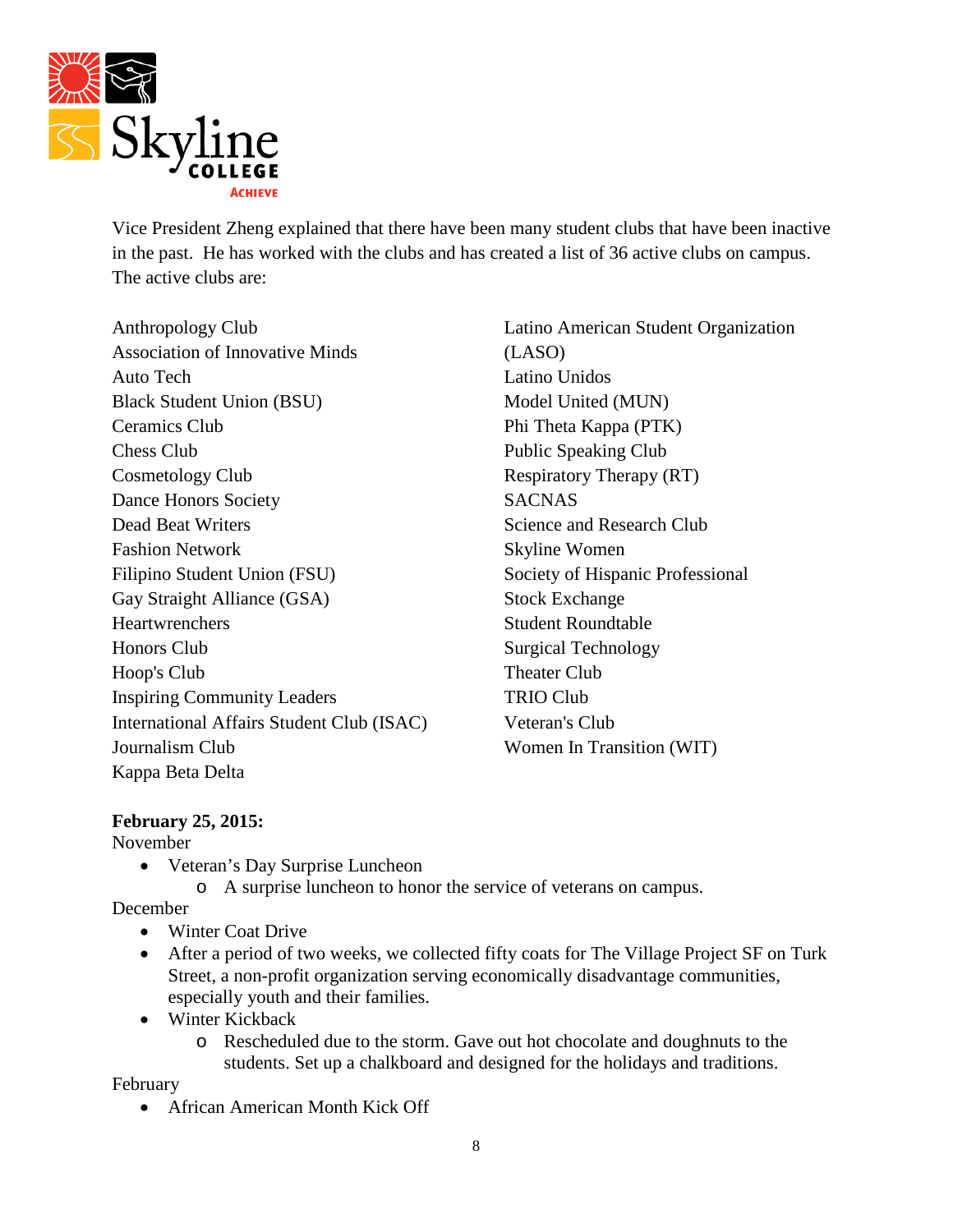

- o Played music from historic periods in the dining hall, trivia games, and tabled with Black Student Union and ASTEP.
- Valentine's Day
	- o Played a safe sex and media Jeopardy game in the Dining Hall. Tabled with the Health Center and Skyline Women Engineer. Distributed chocolate, condoms, and informational packet for safe sex.
- African American Experience and Social Justice Panel
	- o Invited Professor Pail Bolic, Dr. Tony Jackson, Student Dessaline Douglas, and Student Nicole Harris to discuss contemporary issues facing African American. Topics included the Black Lives Matter movement, Social Anxieties, access to education, and the importance of respecting diversity.
- African Drum Djam Afia Walking Tree
	- o Activist, educator, and performer, Afia Walking Tree led a Drum jam. Students had the opportunity to play authentic African percussion instruments and learned about the history of the drum.

Upcoming Events

- Chinese Lantern- March 5
- Club Rush-March 12
- CORA Drive
	- A drive for CORA Organization. Campus wide donation drive.
- Women's Leadership Panel
	- A discussion panel on women's role and leadership
- Bonus: 5 Students from the ASSC will be going to the Washington DC
- President Harris will be going to March on March and has been chosen to be a community college speaker.
- 5 members of the ASSC will attend the USACC Conference in Washington DC
- CCC March in March Nicole Harris will attending the event in Sacramento

**March 19, 2015:** ASSC reported that they held a rush on March 5. They would be sponsoring the women empowerment panel on the following Tuesday and that they are engaged in the Drive for Cora with the clubs.

**April 22, 2015:** Dennis Zheng, Vice President of ASSC, reported on events that will be taking place for Asian American and Pacific Islander Heritage Month in April and May:

Monday, April 27th - Quad

| $12:00 - 2:00$ p.m. | Origami Art Booth with ASSC and a taste of Japan |
|---------------------|--------------------------------------------------|
| $12:15-1:15$ p.m.   | Taiko Performance by GenRyu Arts                 |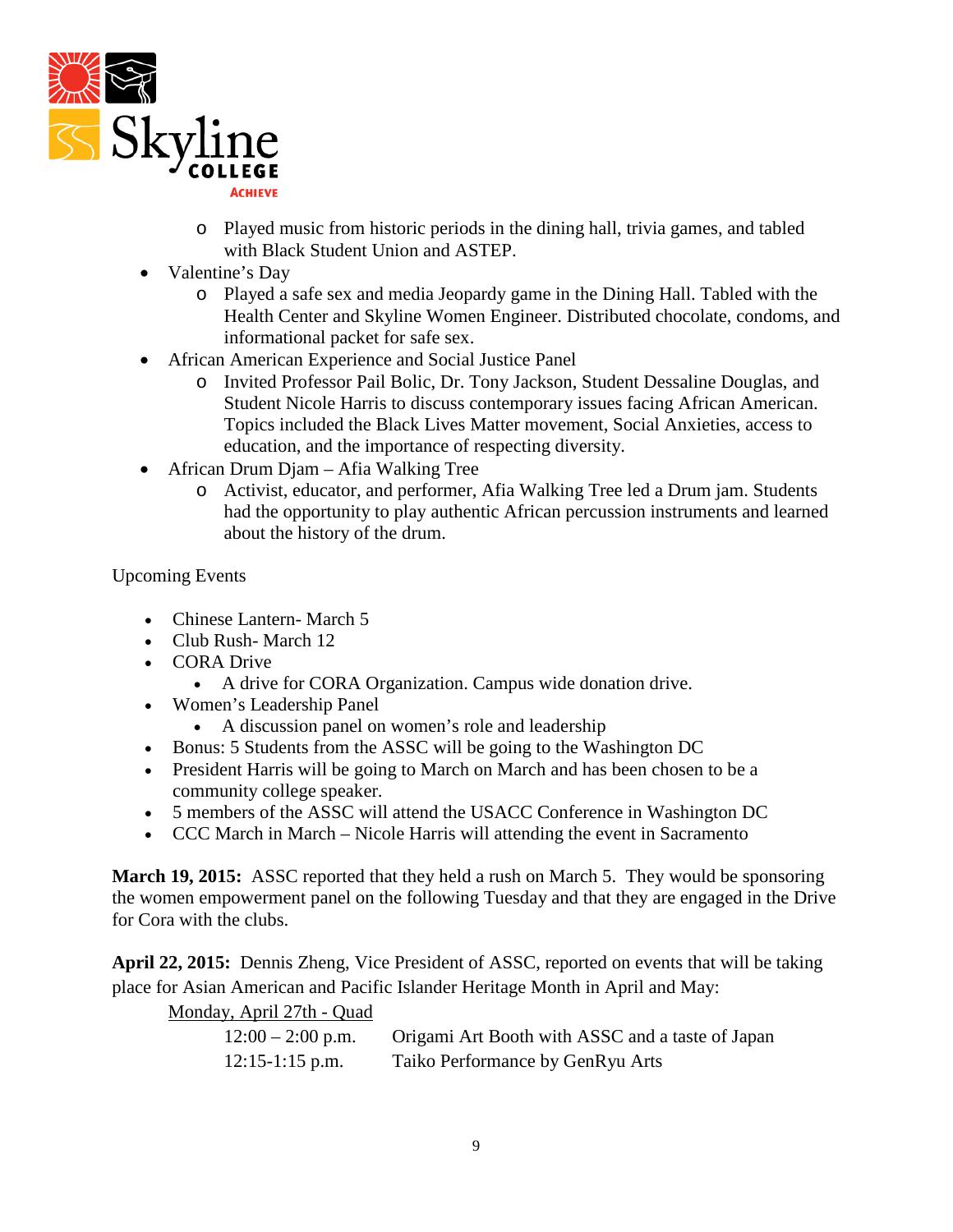

# Tuesday, April  $28^{th}$  – Room 6204-6206

| $10:00 - 11:00$ a.m.                     | Tai Chi Workshop taught by Skyline's own                |
|------------------------------------------|---------------------------------------------------------|
|                                          | Ronda Wimmer                                            |
| $12:00-1:00$ p.m.                        | Chinese Tea Tasting Ceremony and sounds of Yangin Zhao  |
|                                          | from Melody of China                                    |
| $1:00-2:00$ p.m.                         | Meditation Workshop taught by Ugyen Dolma of            |
|                                          | <b>Tibet Stars</b>                                      |
| <u>Monday, May 4<sup>th</sup> – Quad</u> |                                                         |
| 12:00 p.m.                               | A Taste of the Islands: Food catered by Ongpin $\&$     |
|                                          | L&L Hawaiian BBQ                                        |
| $12:00-1:00$ p.m.                        | Hula Performance by Kalani Viloria and Anjelica Gacutan |
|                                          | of Halau Hula a Kawika Laua 'o Leinani                  |
| $12:00 - 1:00$ p.m.                      | Lei Making Workshop taught by Leah of Aloha Warehouse   |
| $1:00$ p.m.                              | A Sweet Treat from the Island of Hawai'i                |
| $1:00-2:00$ p.m.                         | Pilipino Culture Night Sneak Peek presented by          |
|                                          | Skyline College's PCN Class                             |
|                                          |                                                         |

| Wednesday, May $6th$ – Room 1303 |                                                 |
|----------------------------------|-------------------------------------------------|
| $6:00-8:00$ p.m.                 | Chinese Paint Workshop taught by ShiPei Zhang & |
|                                  | Jiafa Zhou of Art 365                           |

Wednesday, May  $13<sup>th</sup> - Skyline College Quad$ 12:00 – 1 p.m. Bhangra Dancing provided by Rhythms of Punjab

Nicole Harris, President of ASSC, shared that it is election time for the ASSC. Candidates can pick up packets until next Tuesday, April 28 and they are due Wednesday, April 29. The elections will be held either the first or second week of May.

**May 27, 2015:** The following is a summary highlighting the events and activities of this quarter.

#### Shared Governance

The students continue to serve on the following committees at Skyline College and the District:

- Accreditation Oversight Committee
- Art on Campus
- Campus Auxiliary Services Advisory Committee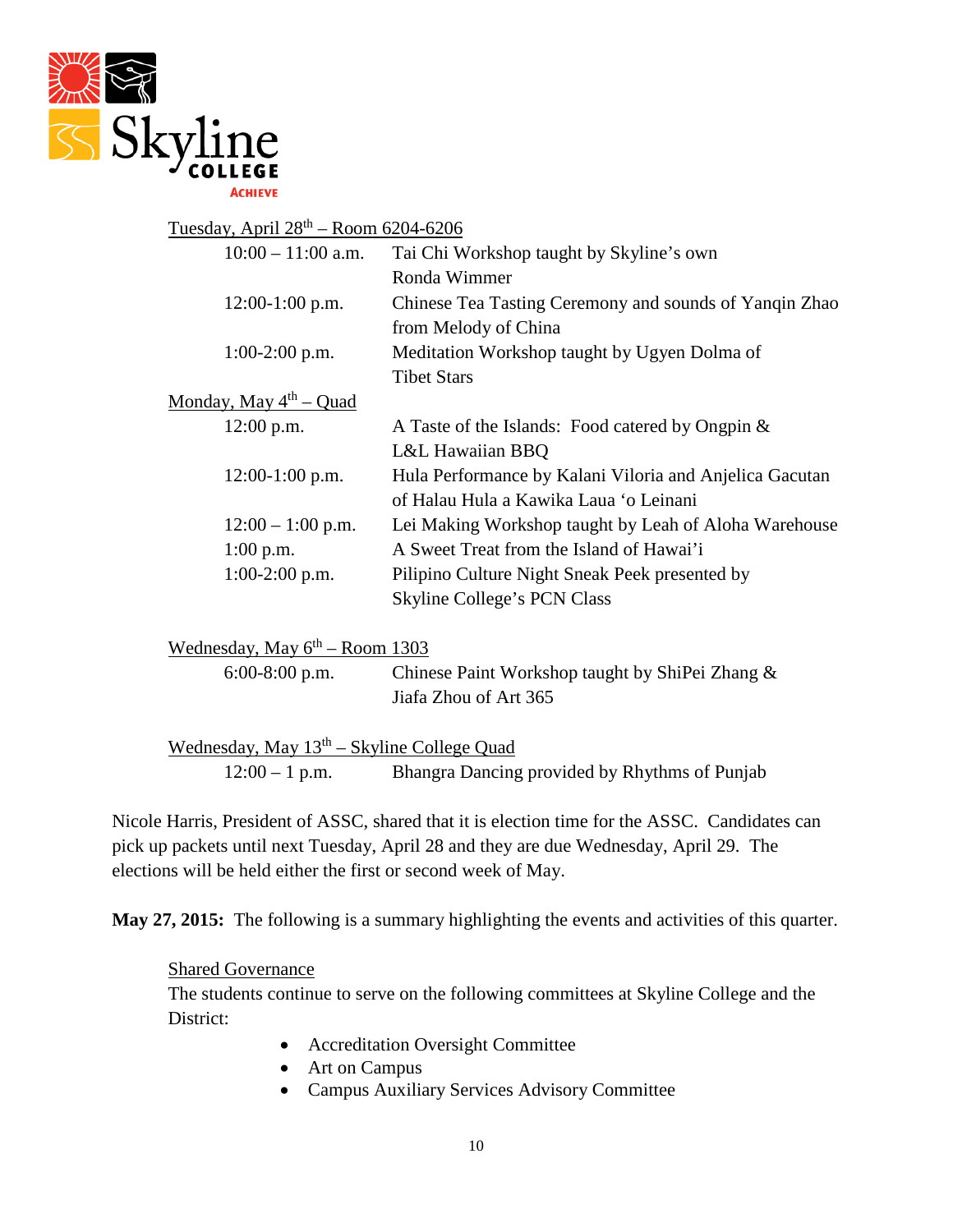

- College Governance Council
- Curriculum Committee
- District Auxiliary Services Advisory Committee
- District Budget Committee
- District Shared Governance Council
- District Strategic Planning
- District Students Council
- Educational Policy committee
- Health and Safety Committee
- Professional Enrichment and Development Advisory Committee (PEDAC)
- Outreach Committee
- SEEED / Student Equity Committee
- Strategic planning and Resources Allocation Committee
- Technology Advisory Committee

## Student Handbook and Academic Planners

Due to budget cuts, the Student Handbook is only available online in a downloadable format [http://www.skylinecollege.edu/centerforstudentlife/studenthandbook.php.](http://www.skylinecollege.edu/centerforstudentlife/studenthandbook.php)

## Recruitment of Students

The ASSC continues to encourage student engagement in activities, events, and student government with the help of handouts, flyers, social media, and giveaways to increase participation and attendance. All of the elected positions in the Associated Student of Skyline College Governing Council are currently filled.

## Student Identification Cards

The Center for Student Life and Leadership Development continues to produce Student ID Cards for the student body with assistance from the ASSC.

## Skyline Organizations and Clubs (SOCC)

The ASSC members always encourage other students to become active on campus by their work through SOCC. They also encourage students who do not find a club that interests them to start their own. This spring, SOCC has five new clubs: Applications in Computer Science and Engineering (ACE), Association of Innovative Minds, Inspiring Community Leaders (ICL), Parenting without Partners (POP), and Skyline Public Speaking Club (PSC)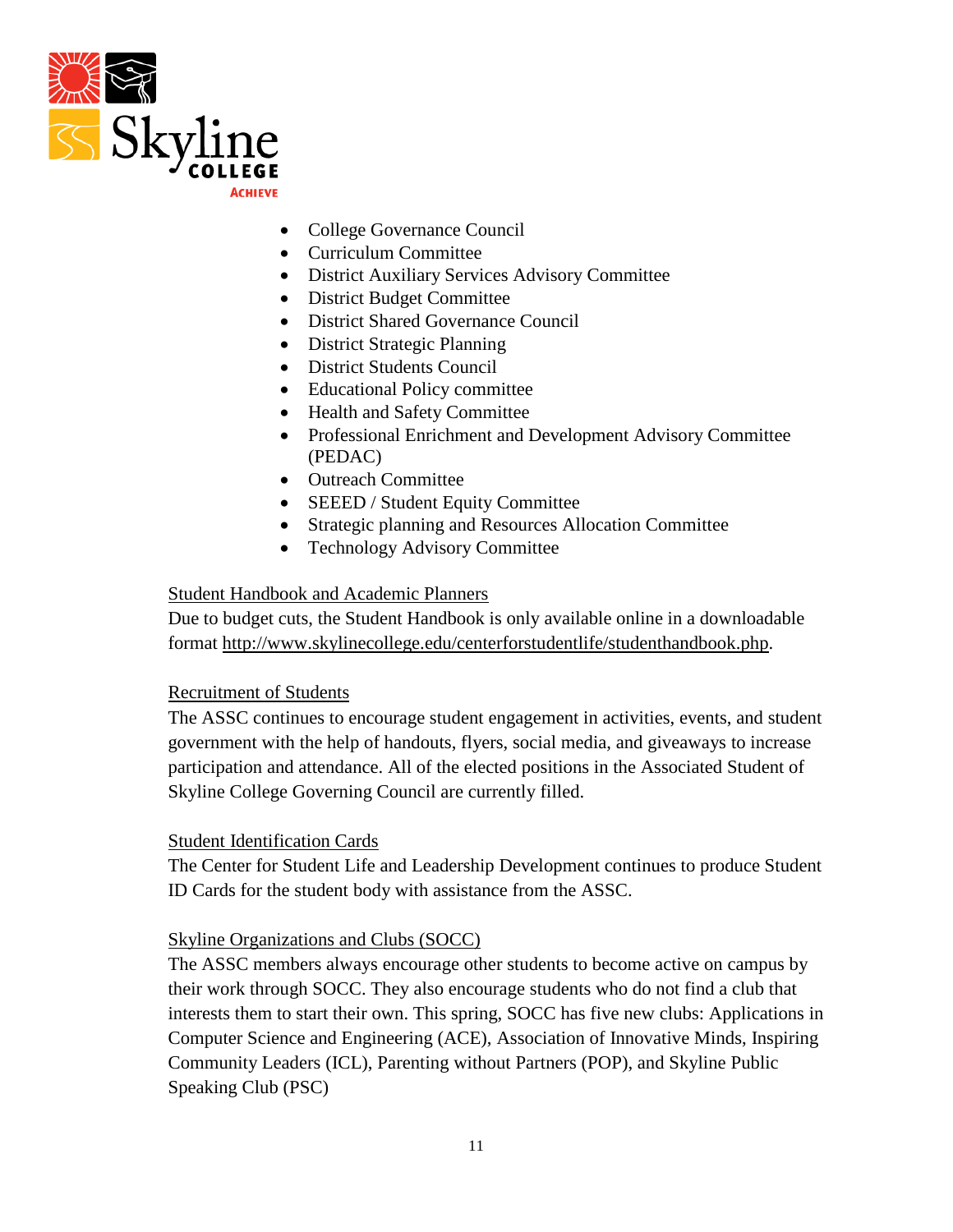

#### Programs and Events

### **ASSC Meetings**

- 8/12/14-Present:
- · ASSC weekly meetings on Tuesdays from 4-6pm

#### **Asian American Pacific and Islander Heritage Kick-Off**

4/27/2015:

· Students had the opportunity to make Japanese origami crafts, enjoy traditional Japanese snacks, and experience a Taiko drumming performance.

#### **Asian Wellness Day**

4/28/2015:

Skyline College students joined Professor Ronda Wimmer, on the importance of Tai Chi. Followed by a musical performance by Chinese artist,Yan Quin and a traditional Chinese tea ceremony. In the closing, students participated in Tibetan medication.

### **Home on the Islands**

5/4/2015:

Leah from the Aloha Warehouse held a workshop in making fresh orchid leis. Soon after students enjoyed a Hula performance by Halau a Kawika Laua'o Leianai and a short performance by Skyline College Pilipino Cultural Night students. Students were also signing petitions in light of the Mauna Kea protect in Hawai'i.

#### **ASSC Meet and Greet Candidates**

4/4/2015:

Each candidate running for a position in ASSC introduced who they are, why they are running, and what impact they would make in being a part of the Associated Student of Skyline College.

#### **Traditional Chinese Painting Workshop**

5/6/2015:

Renewed Master ShiPei Zhang and Master JaiFa Zhou artists were invited to show Skyline students the art of watercolor.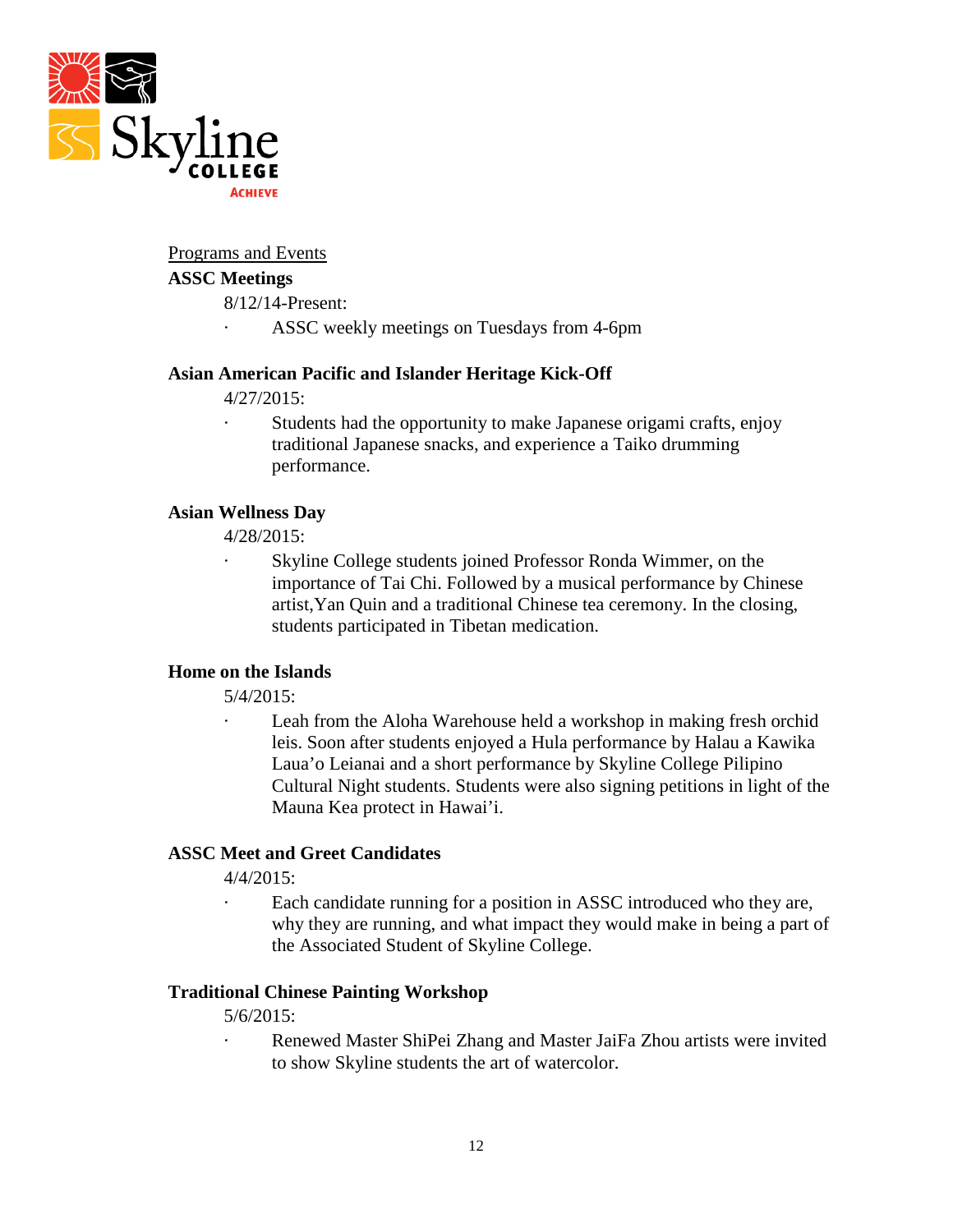

#### **Presidential Debate**

5/6/15:

· ASSC students invited candidates to campaign and meet students. ASSC provided information about the candidates to encourage the student body to vote for candidates.

#### **ASSC Elections**

 $5/11/15 - 5/13/2015$ :

Well qualified Skyline College students campaigned for the opportunity to represent the student body and the interest of the college. ITS it ice creams were given to all students who voted.

#### **Asian American and Pacific Islander Heritage Closing Ceremonies**

5/13/2015:

· In closing Skyline College students experienced Indian Bhangra dancing by Rhythms of Punjab and students were invited to join the performers.

#### **End of the Year Celebration**

5/19/15:

Students of the ASSC and students assistants from the Center for Student Life and Development Center celebrated the end of the school year with luncheon provided by La Petite Vietnamese food.

#### Donation Sponsorships

#### **A Call to Consciousness**

4/8/15:

· Dr. James Loewen, sociologist, historian, and bestselling author of, "Lies my Teacher Told Me." Dr. Loewen educates about white privilege in America, racism, and the idea of sun down towns.

#### **The Wall That Heals**

4/9/2015:

Associated Students of Skyline College sponsored The Skyline Veterans Club and Skyline Veteran Resource Center in donating \$2,500 to the memorial The Wall That Heals in memory of the fallen military members in the Vietnam War.

#### **Student Recognition Awards Ceremony**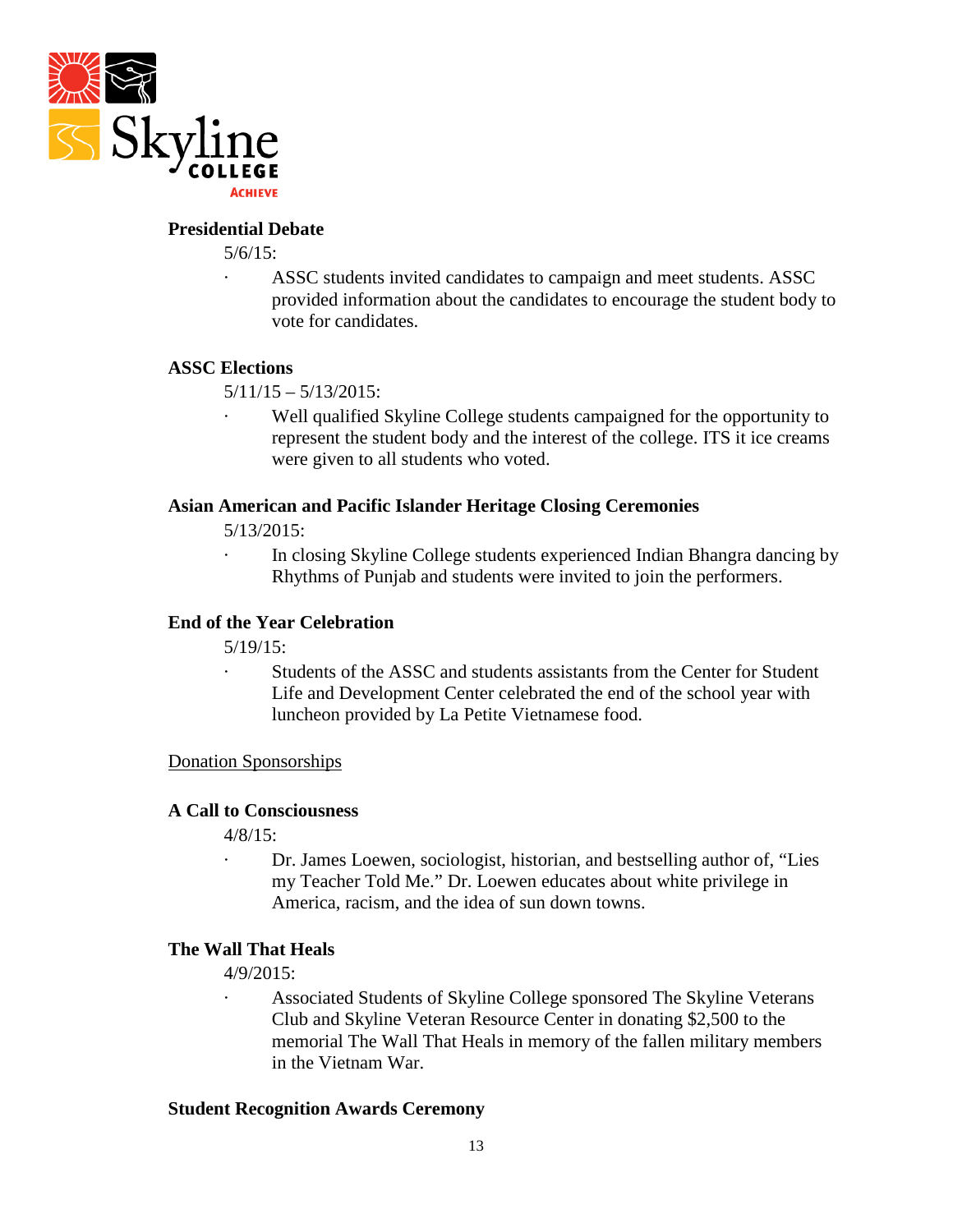

#### 5/5/14:

A ceremony held to honor scholarship recipients as well as donors Scholarships were awarded to over 130 students. The Karl S. Pister scholarship provides \$20,000 to attend University of California, Santa Cruz was awarded to Nicole Harris.

### **Commencement Ceremony**

5/29/15:

· Over 900 students were awarded Associates of Arts and Associates of Science degrees, and Certificate degrees. Over 300 students walked across stage to receive their degrees.

## **Career Pathways Trust**

**September 24, 2014:** The SMCCCD/SMC consortium proposal for Career Pathways Trust funds is being resubmitted for funding. There are two initiatives for AB86:

1. Adult Ed – Noncompetitive. Funds given to High School and partners based on a formula. San Mateo County did a fantastic job being organized. Larry Tesharo and Gregory Anderson provided the leadership on this component. Two of the working groups were led by Leigh Ann Shaw and Mary Gutierrez.

2. Career Pathways Trust Funds (CCPT or CPT) – competitive. Dr. Perkins provided leadership for this SMCCCD submission. The SMC consortium proposal did not receive funding. The next round of funding is expected to be released this fall.

At this time we do not have an estimate time for the grant to be submitted. The first round was \$250 million. The follow up will be the second half which is \$250 million. We are beginning planning for application

#### **CCC Classified Staff Nominee**

**February 25, 2015:** Two nominees were selected to be forwarded to the CGC. Maria Norris was voted the Classified Staff of the year by all constituencies.

Michele Haggar made the motion to move Maria Norris forward to the Board of Trustee. (M/S/U Michele Haggar/Eloisa Briones Unanimously)

#### **Classified Senate**

**September 24, 2014:** Alana Utsumi, Classified Senate President, reported to CGC that the Senate is currently working to create a Classified Senate Code of Ethics district wide. Originating from a discussion between a member of the accreditation site visit team and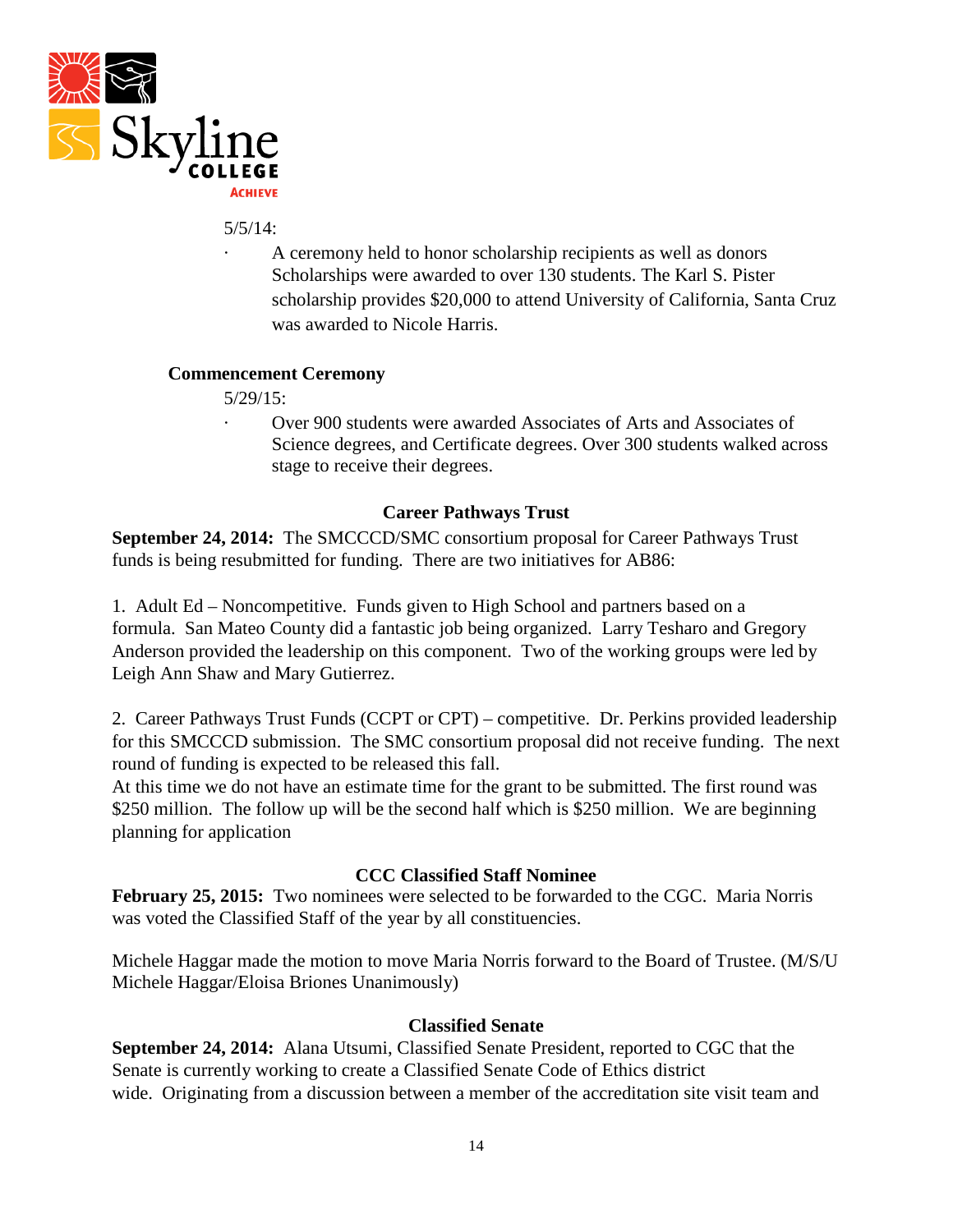

the past President of the Classified Senate, we are currently working on a district-wide classified staff code of ethics. Senate Vice President Haggar and Senate President Utsumi will be visiting to Cañada College to discuss with the college's Classified Senate President and Vice-President, and will eventually seek approval of the Classified Senate of Cañada and the Classified Staff at CSM before moving it forward for approval. Some clarification will be pursued, based on information received at the CGC regarding a Management/Staff Code of Ethics already in existence. Dr. Stroud referred Alana to review the Board of Trustees ethic statement. She also explained that the discussion by the Accreditation Site visiting team member regarding the ethic statement was a misunderstanding.

The Classified Senate is also discussing Assembly Bill 2558, Faculty and Staff professional Development, approved by the governor on September  $19<sup>th</sup>$ . This bill will bring changes to funding for professional development. We've been keeping an eye on this bill in the hopes of expanding professional development opportunities and just trying to bring awareness to the staff that they are supported in their efforts to improve themselves and their professional skills.

Upcoming workshops led by Classified Staff members, through the CTTL:

- 1. Wellness Walking Club, Sandra Hatzistratis in Kinesiology (Tuesday, October 7 at 1pm)
- 2. Going Green in the Workplace Becoming resource-efficient, myself (Wednesday, October 8 at noon)
- 3. Beginning LinkedIn and Professional Portraits, Lezra Chenportillo from Career Center (Wednesday, October 22 at 1pm)
- 4. Beginning Excel Workshop (Wednesday, November 19 at 2pm)

We are in the planning stages of our annual scholarship fundraiser; trying to come up with some new ideas to help raise funds.

**October 22, 2014:** Classified Senate President Alana Utsumi and Vice President Michele Haggar have been researching the possible need for a Classified Staff Code of Ethics, due to a conversation between one of the accreditation site visiting team members and a previous President of the Classified Senate. After meeting with the President and Vice-President of the Cañada College Classified Senate this month, the two groups agreed that, while the Board Policy 2.21 DOES meet accreditation standards, it does not allow the Classified Senate equal representation with the Academic Senate or Associated Students, as those members have drafted and accepted a Code of Ethics specific to their constituency group. In an effort to give a voice to the classified employees, and work towards change at the state level, our statewide 4CS (CA Community Colleges Classified Senate) has suggested and encouraged each Classified Senate to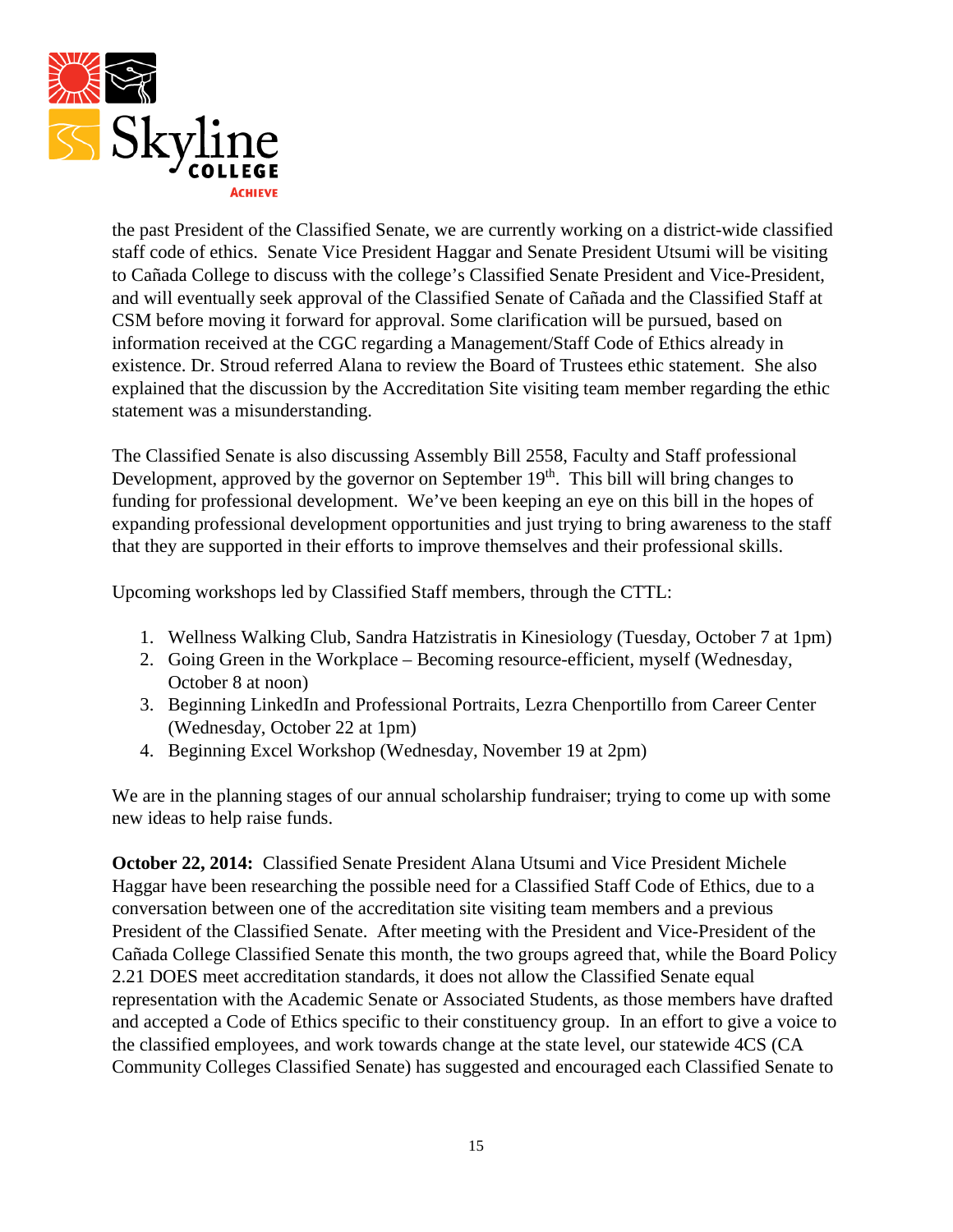

create their own Code of Ethics. As such, we will continue to discuss and work towards creating that document.

At the Senate's last meeting, they went through each Board Policy that was up for review. Senate Vice President Haggar acted as proxy for Linda Allen, representing the Classified Senate at the October 2014 District Shared Governance Meeting.

**February 25, 2015:** Following the long break, the Classified Senate met to discuss and finalize the scholarship award amounts for both the faculty/staff scholarship and the Classified Senate scholarship. We have decided to take an in-depth look at our scholarship criteria for next year's award, as the criteria have been in place for some time, and several members have asked to have them reevaluated. (For example, whether we would like there to be campus/community involvement pieces, etc.)

Michele Haggar, on behalf of the Classified Senate, co-facilitated the Campus Town Hall with Karen Wong on Monday, February 23. The discussion centered on the results of the Campus Climate Survey – with Karen and Michele posing questions about action plans and how to effectively make change in the areas that have been identified as needing more work.

In an effort to encourage community involvement, we have decided to include a "volunteer opportunities" announcement at every meeting. This includes activities such as beach clean-ups, park landscaping, or working with the Skyline student-led "Inspiring Community Leaders" club. We're working to start a regularly-scheduled volunteer event for Classified Staff to participate in. We have also teamed with our Beta Theta Omicron (Phi Theta Kappa) club to form a team, open to all Skyline College students, staff, faculty and administration, for the April 25, 2015 Relay for Life of San Bruno. RFL San Bruno was initially started several years ago by Skyline College staff/students, and the board of RFL has stated their interest in having a very strong presence for the college.

We also have many professional development opportunities coming up in the Spring and Summer, including our own Skyline Classified Summer Retreat and Classified District Retreat. There is also a state professional development conference we are trying to find a representative to attend, and our State Classified Leadership Institute. Through our push towards professional development with Classified Staff, we have 2 members who have applied to attend CLI who have never attended before. This conference's mission is to build leadership and professionalism within Classified Staff, and is one of our most beneficial opportunities.

**April 22, 2015:** The Skyline College Classified Senate has been working throughout this academic year to construct, edit, and finalize a district-wide Code of Ethics for Classified Staff. We are now about to embark on the final voting process with our last draft, revised after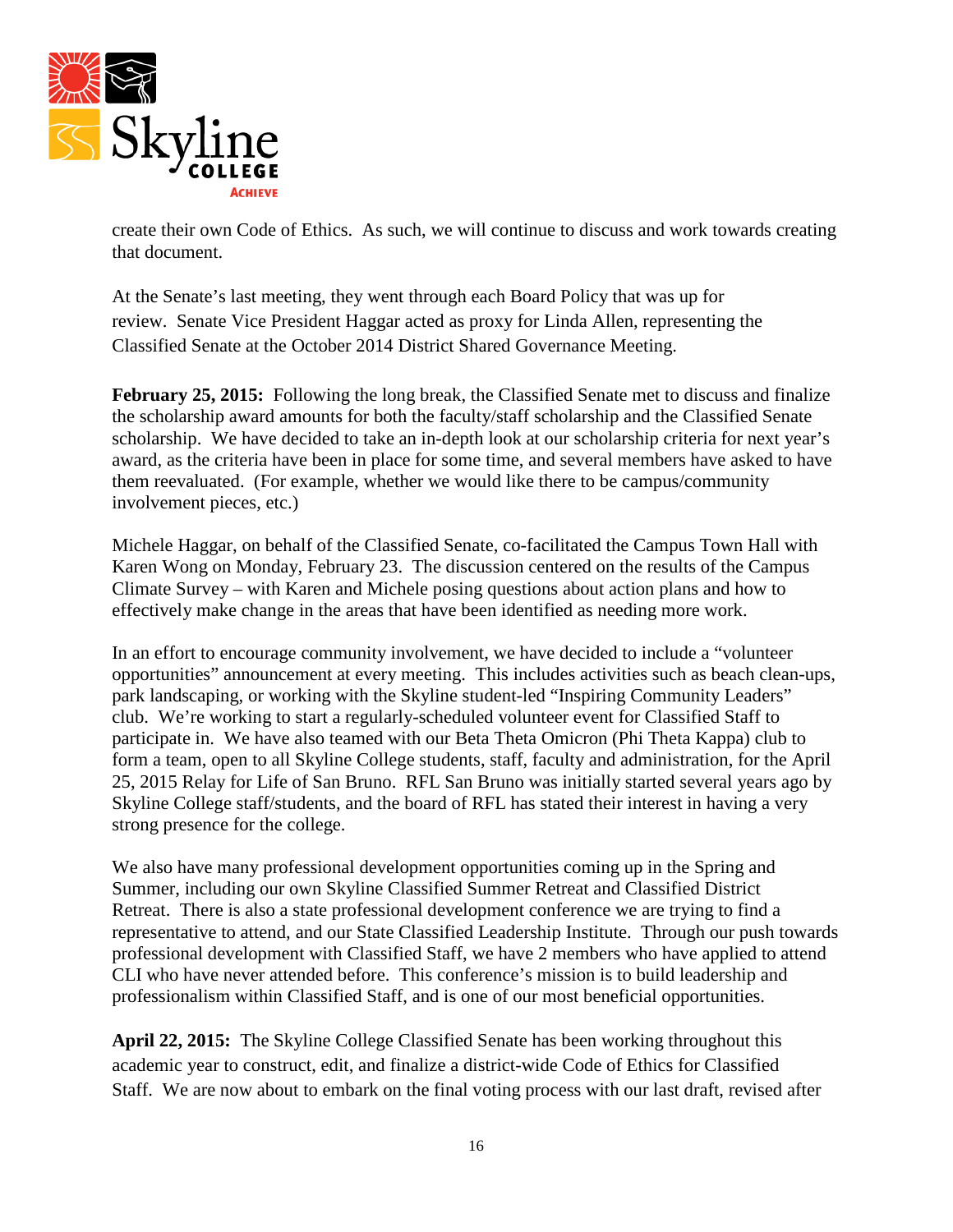

feedback was taken from each campus group. A majority vote will approve or disapprove, at which point we'll move on to another edit, or move forward to bring it to administration at each campus.

- 1. We are trying to begin a regular "volunteer day" for classified staff, where we would plan in advance to take part in a city clean-up project or the like on a weekend. We hope to have an online system in place that allows staff to take a poll on which dates work for them, then we would schedule the one date with the most votes. We hope to have at least one project each semester.
- 2. Skyline College sent 15 staff members to the annual Classified Staff Retreat in Santa Rosa in April. They took part in the program entitled *"Emotional Intelligence in the Workplace,"* which focused on learning how to handle yourself, your emotions, and your working relationships to help improve and maintain professional interaction. Employees gained valuable insight not only into themselves and their communication, but also into interacting with co-workers, students, supervisors and friends.
- 3. We were just notified that we have been awarded a "Model Senate of the Year" honor by the state organization, 4CS (California Community College Classified Senate,) which has over 100 schools in its membership. 4CS describes a model senate as one which:
	- Is a participatory governance body elected by its constituents
	- Operates professionally under bylaws and/or a constitution approved by its constituency
	- Has a copy of their current bylaws/constitution on file with 4CS
	- Is recognized by the college administration as a governance participant
	- Has an up to date website
	- Encourages a cooperative working and professional relationship with a collective bargaining agents (if one exists) and considers input or concerns of such groups
	- Is organized to actively engaged in the shared governance process
	- Communicates routinely with 4CS

We will be able to accept our award in person at the annual Classified Leadership Institute in June, at which we will have 5 staff members in attendance.

**May 27, 2015:** The Classified Senate had several events in May. This included the Classified School Employee Appreciation Week, during which we co-host a Classified Staff breakfast, to say thank you to the staff for their hard work throughout the year. It is a time for us to come together and spend a little time catching up and getting to know new people.

We also co-hosted the End-of-Year luncheon with the Academic Senate and the President's Office. This year's celebration had a San Francisco Giants/baseball theme, and allowed us the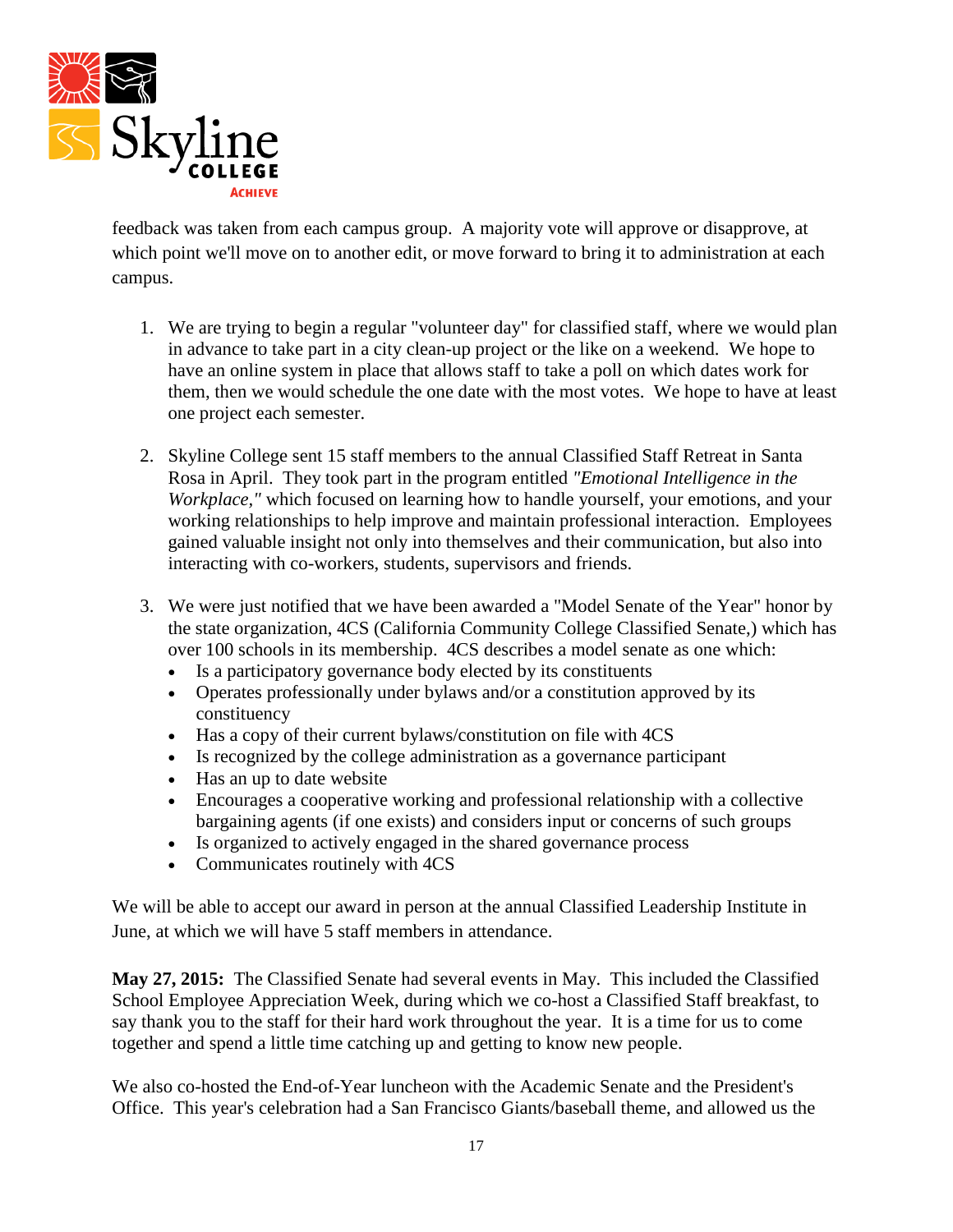

opportunity not only to have some fun all together, but to recognize and honor our retirees and special achievement recipients. We were also thankful for the Classified Service Award reception thrown for us, where staff were recognized for their 10, 20 and 30 years of service at Skyline College. It was a wonderful way to celebrate both the end of the year, and the dedication of our staff here at Skyline.

We are just wrapping up our Senate nominations this week, and will hold our election (if necessary – if a candidate runs unopposed, they win by default) this Monday, June  $1<sup>st</sup>$ . Most of our Senate will remain the same, but we will hopefully have a new staff member participating in the role of Historian, to take over after Barbara Daley's retirement. Michele Haggar and Alana Utsumi will be switching roles in the 15/16 academic year, assuming there is no one who steps forward to run as well.

Six Skyline staff members will leave on Thursday, June  $4<sup>th</sup>$  for the Classified Leadership Institute, our annual leadership conference held by our state organization, 4CS. Linda Allen (who is on the 4CS board) and Alana Utsumi will be presenting one of the conference seminars, called "Senate 101." We will also be accepting our State Model Senate Award at this event. We have had another round of discussion and editing of our district-wide Code of Ethics, and should be moving on to a final vote sometime in the summer.

## **Dynamics Between Disabled Students and their Professors**

**October 22, 2014:** ASSC President Nicole Harris reported to CGC that some of her constituents have experienced poor treatment from their professors. She would like to find a way for professors to be more empathetic in the classroom environment as well as addressing different fallacies for different DRC Students.

Dr. Sarah Perkins suggested that the CTTL could schedule workshops in collaboration with DRC throughout the year. Dr. Stroud recommended that Dr. Blake work with Nicole to direct her concern to the Faculty Leadership and Administration Leadership of DRC.

## **EFMP Task Force – Reconstitute**

**October 22, 2014:** President Stanback Stroud explained to the committee the history of the Educational Facilities Master Plan Task Force.

The Former Capital Improvement Projects (CIP) had Educational Facilities Master Planning Process (EFMP)Taskforce to provide overarching constituency input. With impending CIP, we may want to resurrect the EFMP Task Force.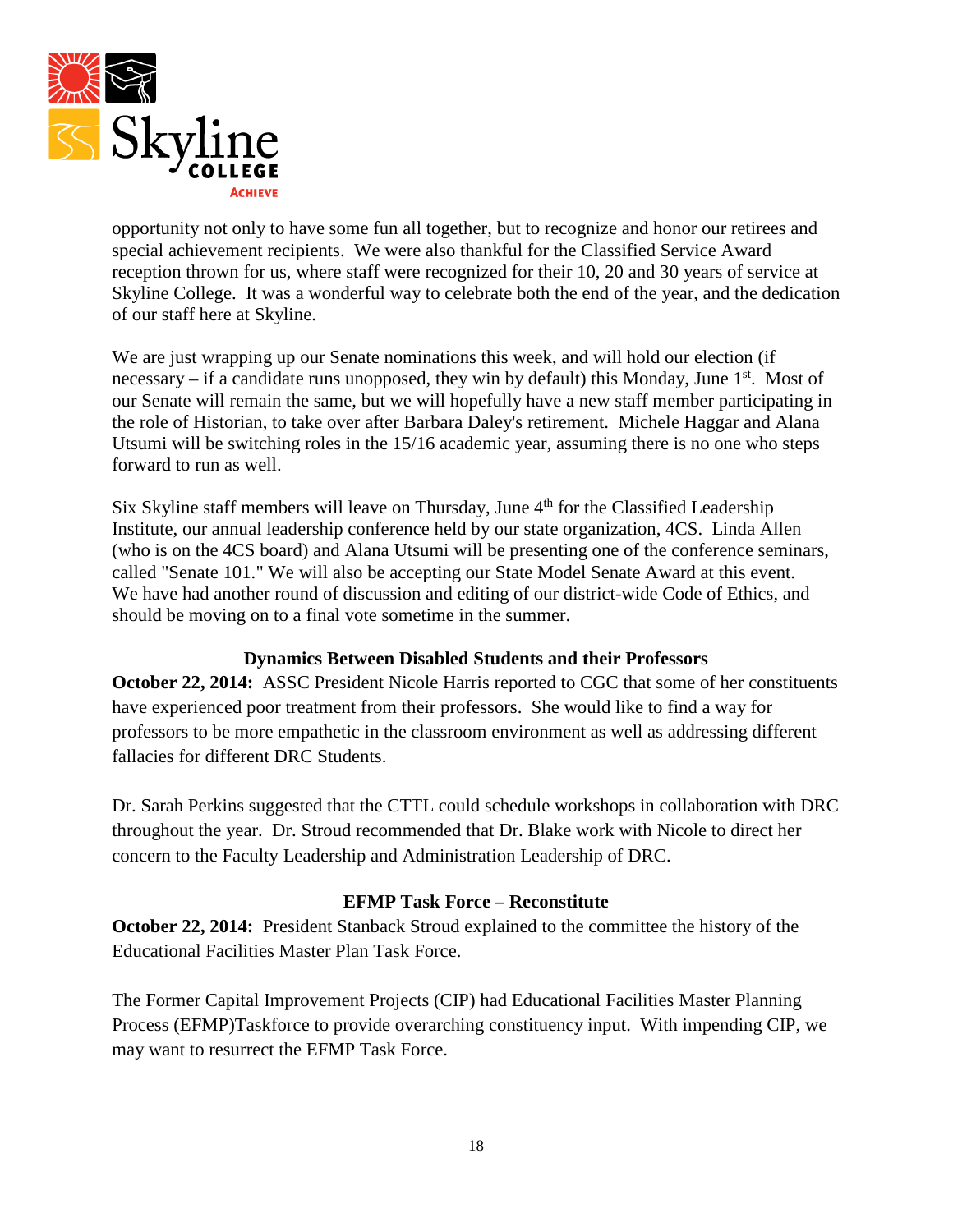

The purpose of this task force is to support college engagement in the revision and implementation of the Educational Facilities Master Planning Process during the Capital Improvement Program #3. The Task Force will serve as a means for faculty, staff, students and the community to provide input into the development and implementation of the EFMP.

EFMP Task Force will serve as a communication conduit to support college knowledge of the status and progress of CIP-3. We suggest that EFMP meet quarterly to keep everyone informed and be able to provide input as needed. The membership would be from each constituent leadership group, representatives from some of the projects (i.e. someone from theater, etc), administrators, students and community representatives. Vice President of Administrative Services Eloisa Briones will take the lead on calling this Task Force together. (M/S/U Kate Browne, Michele Haggar) to reconstitute the EFMP Task Force. Unanimously.

**Introductions – Director of Marketing Communications and Public Relations**

**September 24, 2014:** President Stanback Stroud introduced Ms. Jennifer Owen-Blackmon, substitute for Cherie Colin, Director of MCPR, who is out on family leave. Jennifer will be with us until March 31, 2015. She has 15 years of experience in marketing.

## **Middle College**

**September 24, 2014:** Dr. Sarah Perkins, Vice President of Instruction provided a report on the progress in the development of the Middle College under the leadership of Dr. Raymond Jones and Mary Gutierrez. The first Middle College cohort is expected to start Fall 2015. The Middle College is one of the Strategic Priorities of the College. The Chancellor provided support funds to support the planning and development process leading up to a fall implementation.

Dr. Jones has begun the initial work for this project and there have been many meetings over the past year with potential partners such as the South San Francisco Unified School District, Jefferson Union High School District and San Mateo Union High School District. On Monday, September 29, Chancellor Ron Galatolo, Dr. Stanback Stroud, Dr. Perkins, Mary Gutierrez and Dr. Jones will be meeting with local Superintendents.

#### **News and accreditation**

**October 22, 2014:** President Stroud reported that the CCCCO has an item in the consultation process that will change the Board of Governors existing Title 5 regulations requiring all colleges to be accredited by ACCJC. The new regulations will remove ACCJC and require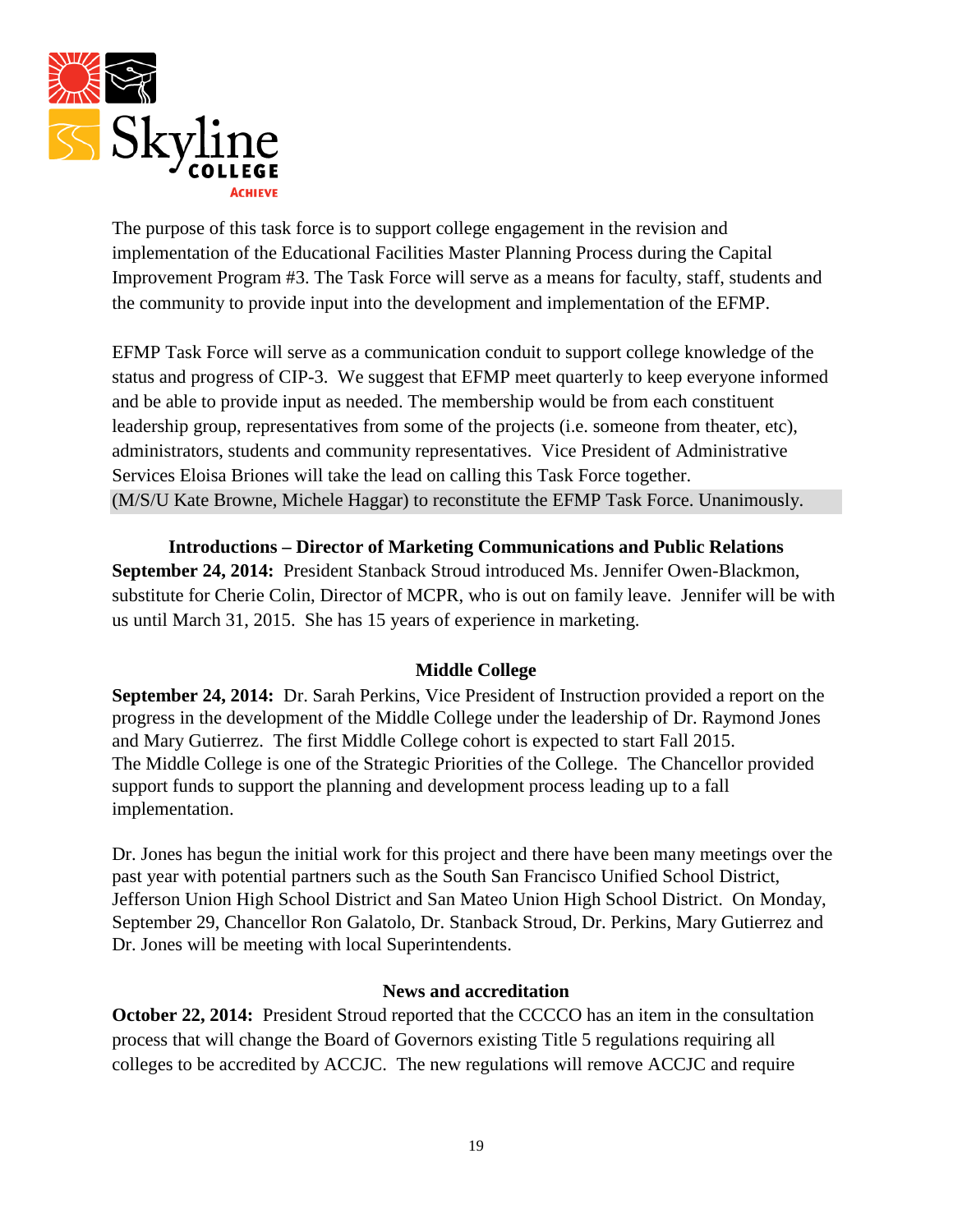

accreditation by a regional accreditor as approved by the Board of Governors and recognized by the U.S. Secretary of Education under the Higher Education Act of 1965.

### **Network at Night Event**

**October 22, 2014:** Thursday, October 23<sup>rd</sup> from 5:30-7:00 p.m. in the Hosting Gallery there will be a multi-Chamber Mixer. This event will be to inform the multiple chambers of our service area of the Educational Master Plan and share with them the impact of the bond measure to the College. Jose Nunez, Vice Chancellor of Facilities Planning, Maintenance & Operations, will be making a 5 minute presentation with photos of current needs.

#### **Notes**

**October 22, 2014:** Kate Browne gave kudos to Michele Haggar for sharing her career story. There were 80 people in attendance at the Career Pathways in Education event sponsored by ECE/EDU.

Senate President Browne also reported that CCCCO Vice Chancellor of Governmental Affairs visiting the campus Friday, October  $17<sup>th</sup>$ . He was impressed by our campus and plans to visit again.

Dr. Blake reported that the annual Shake Out Drill was a success. From the event, there is work being done on updating the building captains list.

Dr. Perkins shared with the CGC that 2-3 times a year Skyline College gives a presentation to the Board of Trustees. At the October 22nd Board of Trustees meeting the Skyline College Beta Theta Omicron (BΘO) Chapter made presentation. Our chapter has won the Distinguished Chapter Award for our Region.

Vice President of Administrative Services, Eloisa Briones gave an update of the new resource allocation model. A new model will be implemented in the Fall. Executive Vice Chancellor, Kathy Blackwood will be making a presentation at the next SPARC meeting being held Thursday, October  $30<sup>th</sup>$  at 2:00 p.m. in room 6202.

**April 22, 2015:** President Stanback Stroud announced to CGC that the Dean of GLPS, Richard Soyombo, passed away recently. He, indeed, was larger than life and had an impact around the world. We all will miss him dearly. She will be sharing information regarding services once she hears from the family.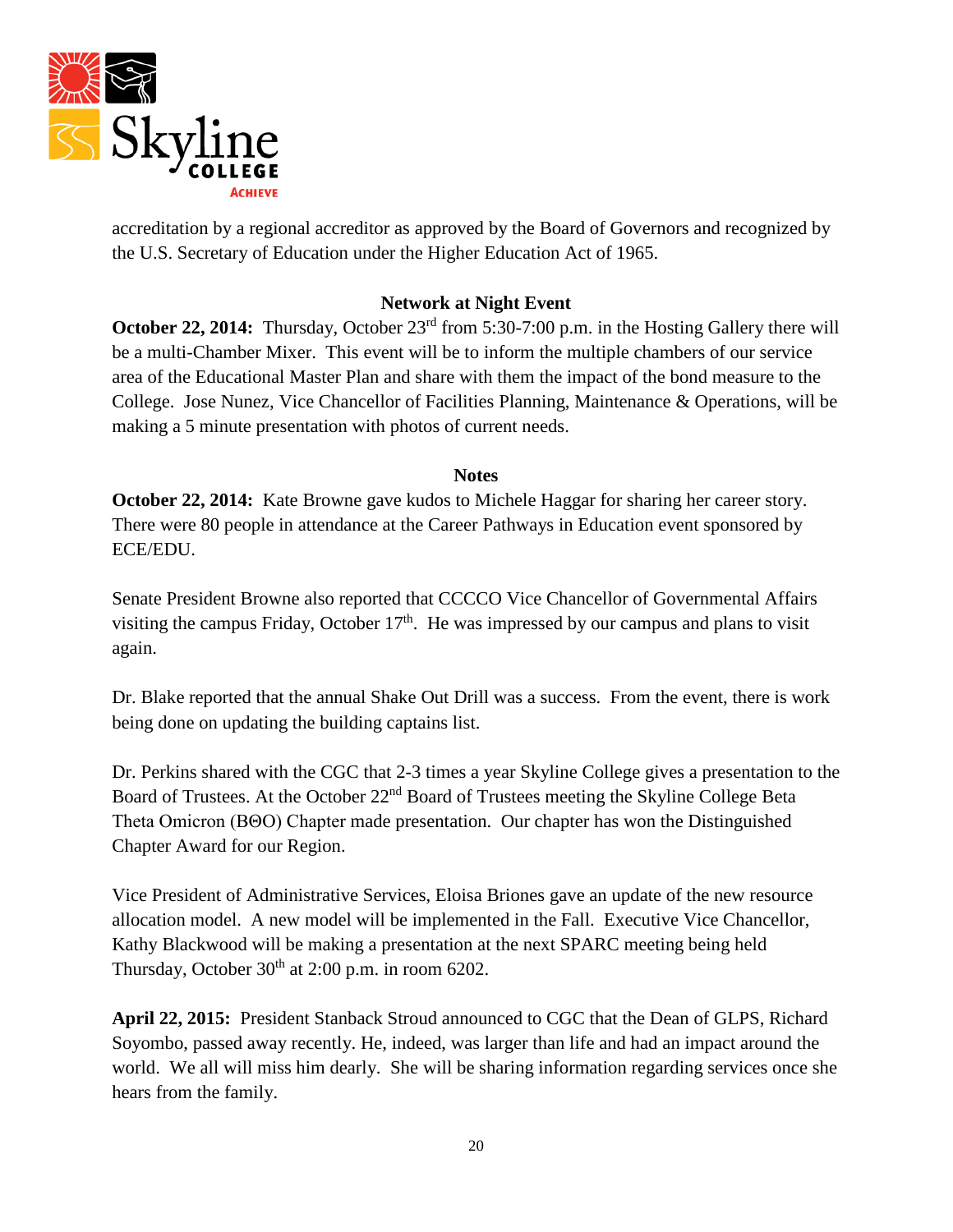

Vice President of Instruction Dr. Perkins reported that Skyline College is on track to complete the Associate Degree for Transfer (ADT) to meet the state deadline for submitting degree materials well in advance of the deadline. Congratulations to the Faculty and Deans.

President of Classified Senate Alana Utsumi reminded the Council that Saturday, April 25<sup>th</sup> is the Relay for Life being held at Capuchino High School in San Bruno. PTK has a team named "Skyline Striders".

Vice President of Administrative Services Eloisa Briones invited the Council to attend the second in a series of forums regarding Capital Improvement. The forum will be held Thursday, April 23rd from 2:30-4:00 p.m. in room 4170.

## **Orientation to College Governance Committee**

**September 24, 2014:** President Stanback Stroud welcomed the new members of College Governance Council (CGC) and provided an orientation of the CGC to the members of the committee. The orientation included a review of the Governance Philosophy Statement, the Bylaws of the Council, and council member responsibilities as constituent representatives and the SharePoint site for managing the agenda, sharing documents, creating reference files and holding electronic discussions. Dr. Stroud reminded Dr. Blake to have Amory Cariadus ensure that students have access to the site by working with IT to develop a solution to the lack of student access to the SharePoint for governance process.

A Participatory Governance Manual for the CGC is available for their review on the CGC SharePoint site under documents. Dr. Stroud recommended that the committee reviews the manual in preparation for the year.

Dr. Stroud explained the role of the CGC and how items are discussed and approved by the governance committees before it is brought before the CGC. The CGC is the primary governance body that makes recommendations to the President through a majority vote. When possible, the group seeks to reach consensus.

Notes will be included in Skyline Shines. Dr. Stroud recommended that all governance committees/councils place articles in Skyline Shines in order to disseminate information about the status of governance items. President Stanback Stroud reminded CGC to think of the governance in the contexts of the Accreditation Standards.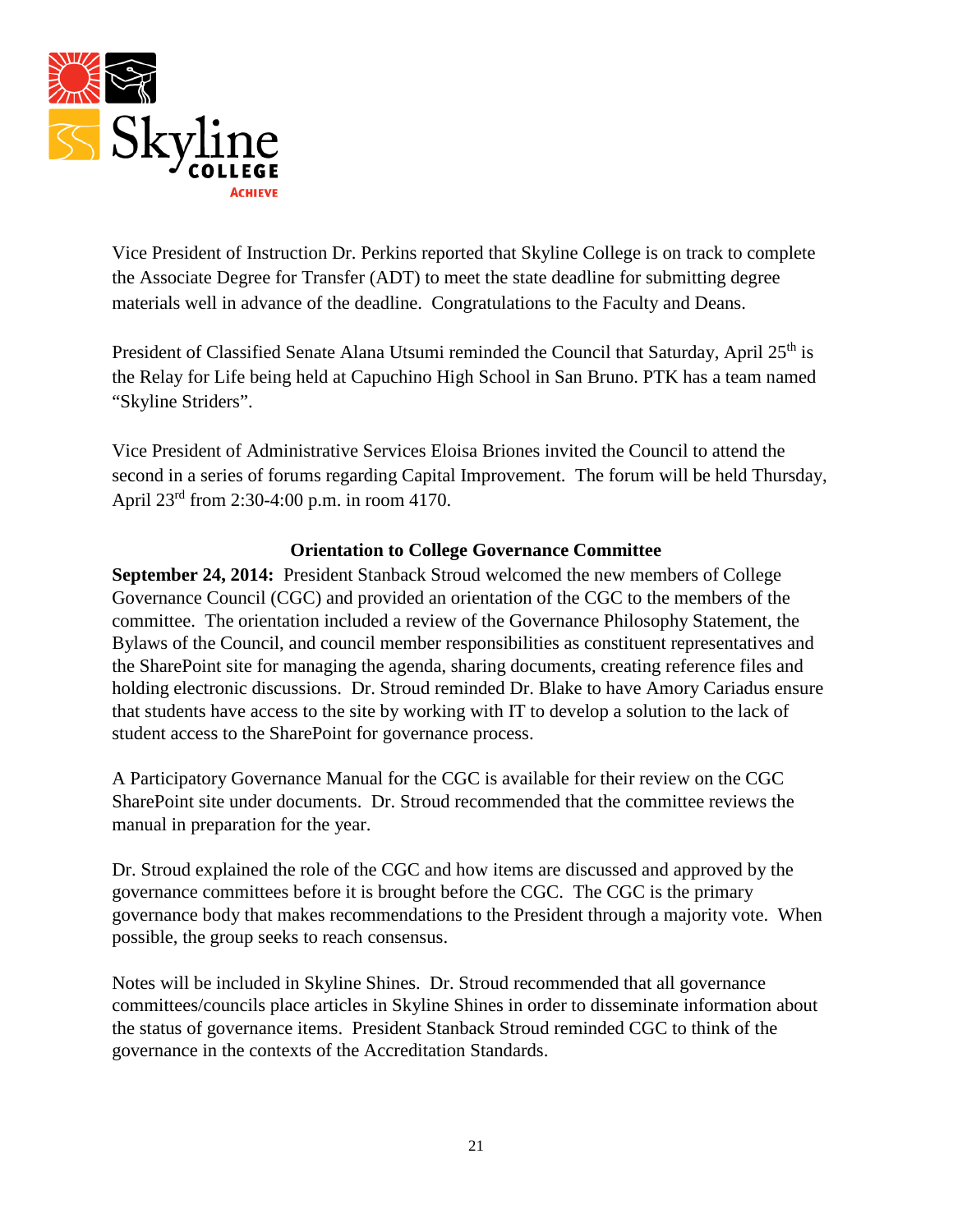

### **SAD Seasonal Affect Disorder**

**October 22, 2014:** Dr. Joi Blake, Vice President of Student Services shared with the CGC that Faculty Member Jennifer Merrill conducted a survey and recommended SAD lighting to the Health and Safety Committee. SAD is a type of depression that's related to changes in the seasons. Jennifer presented findings and has asked the Health and Safety Committee to identify a location on campus for special lights can be installed to help people with SAD. One of the locations suggested was in building 6, first floor student lounge. President Stanback Stroud indicated that the recommendation will be taken through the governance process including the SPARC Committee.

### **Skyline Shines Award**

**April 22, 2015:** Regina Stanback Stroud reported that the month of May is when we nominate the Skyline Shines nominees. There is one nominee from the Community who can be a community member or a group/business and one nominee from Skyline College and that can be an individual or department/group. Anyone can make a nomination for one or both categories.

The nomination forms will be available in April and May with a deadline of Friday, May 15<sup>th</sup> for submission to the President's Office. At the end of May the CGC reviews the nomination form and decides who the honorees will be for 2015. The honorees are announced at the Skyline College August Opening Day event.

Wednesday, May  $27<sup>th</sup>$  from 12:45-1:15 was selected as the date and time when the CGC will meet to discuss the nominations.

**May 27, 2015:** The CGC committee discussed and decided on the Skyline Shine College recipient for 2015.

## **SLOAC Change in Governance Structure**

## **May 27, 2015:**

- 1) Recommend that the SLOAC Steering Committee become the Institutional Effectiveness Committee (IEC), a sub-committee of Strategic Planning and Allocation of Resources Committee (SPARC).
- 2) Recommend that it be a standing governance committee instead of a task force, reporting to and advising SPARC.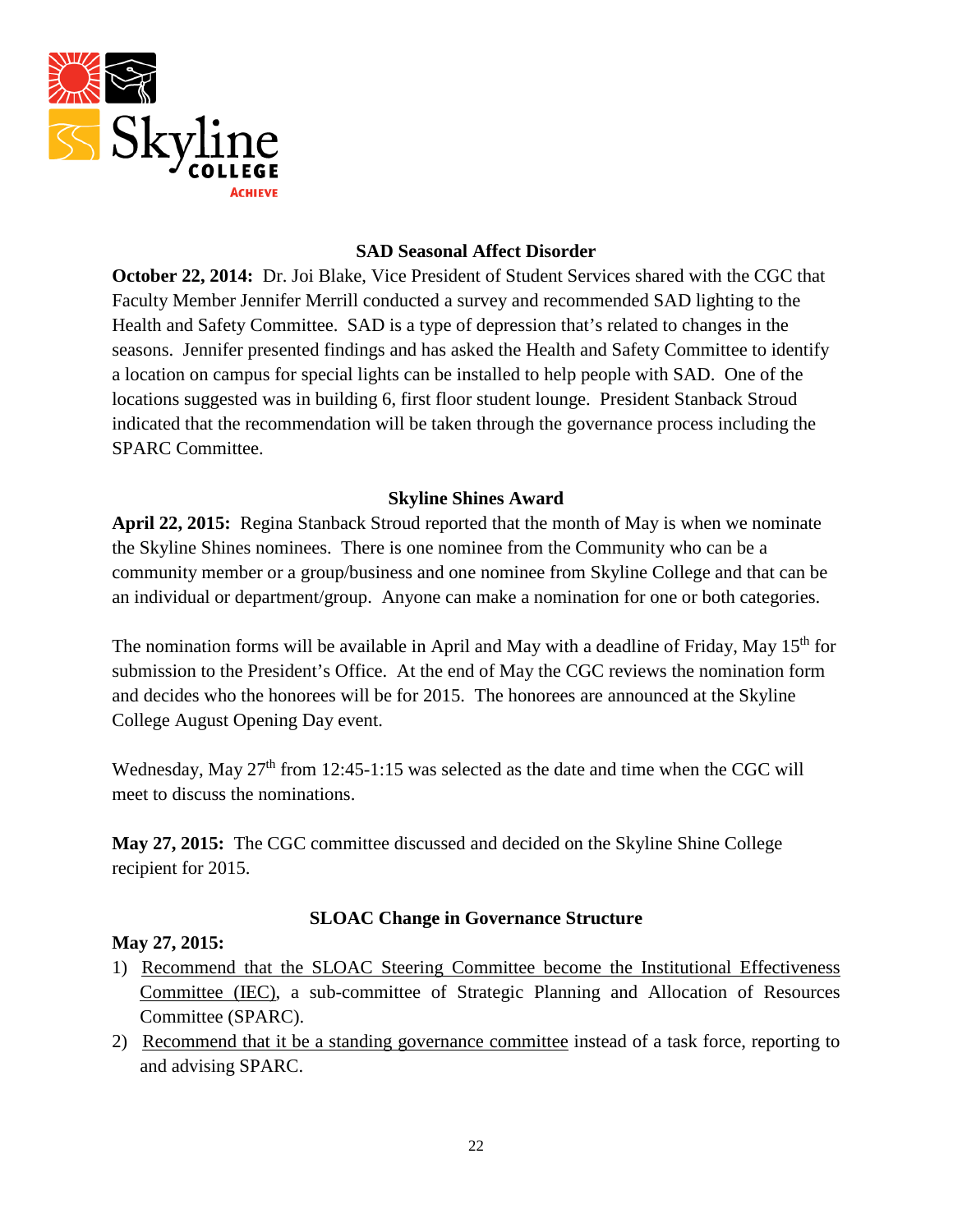

- 3) The IE committee is charged with fostering a culture of inquiry through regularly reviewing the mission and goals, analyzing the research that assesses how effectively the College is accomplishing its mission and goals, and broadly communicating the results so that the College has a shared understanding of its strengths and weaknesses so as to set appropriate priorities. Functions include but are not limited to:
	- · Regularly reviewing the College's mission/vision/ values and goals that drive planning and resource allocation;
	- Advising the College on how to integrate institutional effectiveness measures into planning mechanisms to support evidence-based decision making;
	- · Developing, reviewing, and proposing revisions (when needed) to institutional effectiveness measures, instruments and benchmarks, to evaluate the degree to which the college fulfills its mission and goals (e.g., the Balanced Scorecard and campus-wide surveys);
	- · Analyzing institutional level outcomes data (e.g., Institutional Student Learning Outcomes assessment results; student engagement/ campus climate/ employee voice survey results, etc.) to inform program and institutional decision-making and planning;
	- · Facilitating the sharing of best practices in, and collaborating with faculty and staff to improve upon or maintain student learning outcomes assessment methodologies.

(M/S/A Perkins/Browne approval of recommendation.) Unanimously.

## **SPARC Update**

**September 24, 2014:** Vice President of Administrative Services Eloisa Briones, provided an update on the newly combined budget and planning committee – Strategic Planning and Allocation of Resources (SPARC). In the 2013-2014 fiscal year the recommendation to merge CBC (College Budget Committee) and the IPC (Institutional Planning Committee) was approved. The new committee, SPARC, has a membership which is similar to the CBC and IPC. There will be a member from all the constituent groups, divisions, and administration. During the times the committee considers budget issues, the committee will be co-chaired by Vice President Briones and Senate President Kate Brown. When the committee addresses Planning issues, it will be chaired by Aaron McVean.

Vice President Briones reviewed the charge of the committee: "The Skyline College Strategic Planning and Allocation of Resources Committee will coordinate, integrate and communicate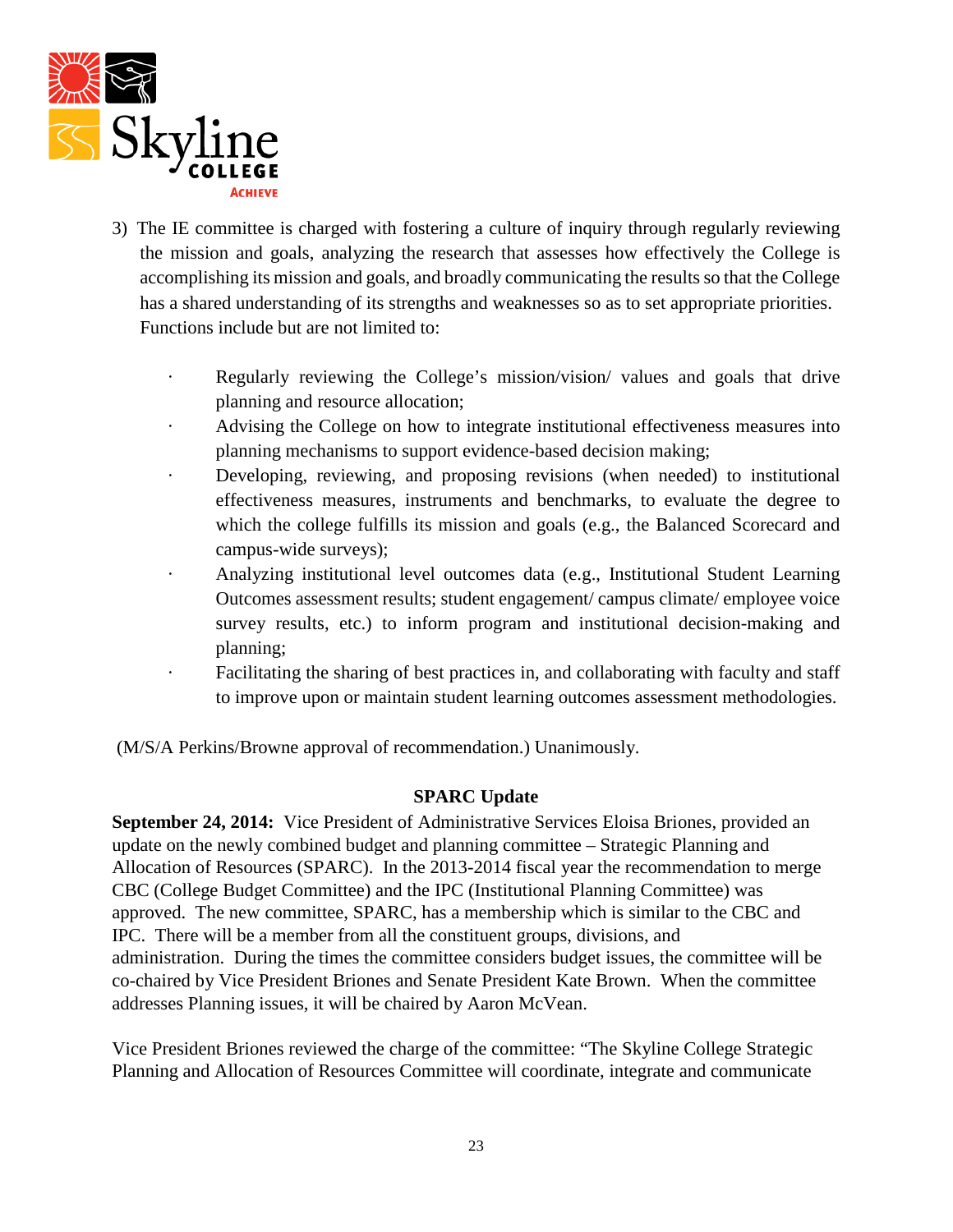

college-wide planning and budgeting. This committee will make integrated planning and budget recommendations to the College Governance Council."

Vice President Briones announced that on September 30 from 2-4 p.m. in room 6202 there will be a District Strategic Planning Forum for all to attend. The District has engaged the services of Voorhees Consulting for this project. Council members were encouraged to attend and to encourage their constituency to attend as well.

Vice President Briones announced that at the October 30 SPARC meeting, Kathy Blackwood will be presenting the new resource allocation model. The meeting will be held in room 6203 from 2-4 p.m.

**April 22, 2015:** Aaron McVean, Dean of PRIE, reported to the CGC regarding a recommendation from SPARC to the CGC. The SPARC committee last week unanimously recommended that the CGC approve the following two items: (a) adopt the Institutional Effectiveness Framework of indicators, and (b) establish the 70% course completion goal for Academic Year 2015/16, "Reaffirmed/ No Action" Accreditation Status, and the two goals set by the District for "Fund Balance" and Audit Findings."

Approve the following two items: (a) adopt the Institutional Effectiveness Framework, and (b) establish the 70% course completion goal for Academic Year 2015/16

Adopt the Institutional Effectiveness framework (M/S/U Nicole Harris/Alana Utsumi) Unanimously Establish IE Course Completion Benchmark at 70% (M/S/U Alana Utsumi/Sarah Perkins) Unanimously Establish IE Accreditation Status Benchmark at Reaffirmation (M/S/U Kate Williams Browne/Eloisa Briones)

# **SSSP and Student Equity Update**

**September 24, 2014:** The college will be submitting a plan for Student Equity and SSSP. Many are involved in the development of the plans which will go to the appropriate governance committees.

The Student Equity Plan is being developed in collaboration with SEEED under the leadership of Dr. Angélica Garcia.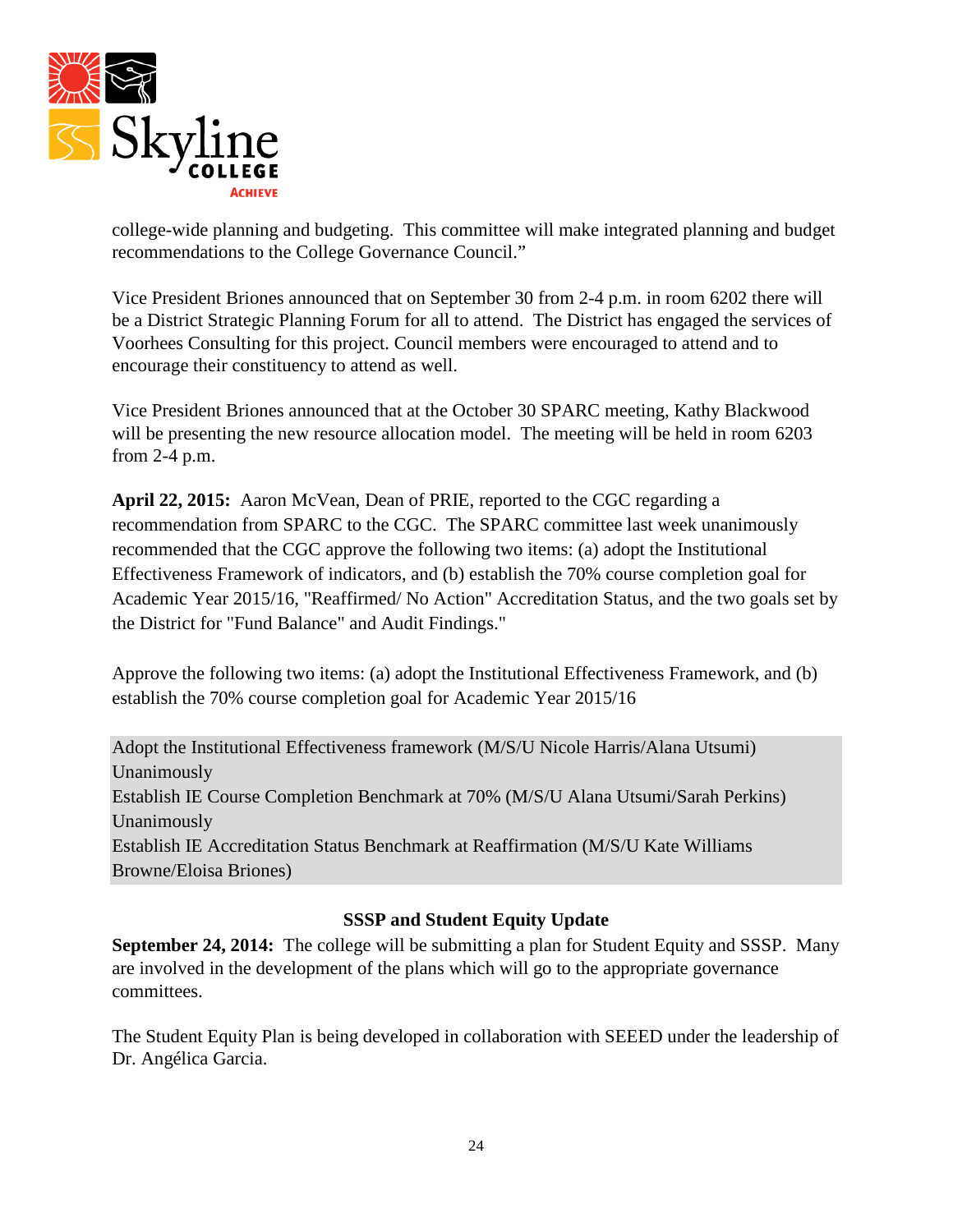

Dr. Blake, Vice President of Student Services, provided an update on the status of the draft SSSP and Student Equity plans. The SSSP plan is due October 17 and will include the allocated resources.

The SSSP four categories are:

- 1. Assessment alternative methods
- 2. Orientation
- 3. Counseling and Advising (1 semester to comprehensive)
- 4. "At Risk" Services

Dr. Angélica Garcia, Dean of Counseling, Advising, & Matriculation, has been meeting with constituent groups. The plan will go through SPARC for planning integration. The plan will come to CGC for recommendation to the President.

Dr. Blake continued with an update on the work being done with the Student Equity Plan. The plan is due January 1, 2015. The areas of the Student Equity Plan are:

- Access
- Retention
- Transfer
- Degree and Certificate Completion
- ESOL

There will be forums held in October for additional feedback.

**Substantive Change report for the Baccalaureate Degree in Respiratory Care March 19, 2015:** It was motioned/seconded and unanimously passed to recommend the Respiratory Care Substantive change report to the SMCCCD Board of Trustees for consideration.

## **Tentative Recommendation of District Strategic Planning**

**May 27, 2015:** The final draft of the District Strategic Plan contains four goals and numerous Districtwide Strategies designed to achieve those goals, located within the overarching themes of Student Success, Equity, and Social Justice.

The Dean of PRIE, Aaron McVean, presented the plan in its most current form and reviewed the goals and strategies.

Recommendation approve the District Strategic Plan and direct the Dean of PRIE to submit the document to the CGC for reconsideration by email if there are extensive changes.

(M/S/A Perkins/Harris approval of recommendation.) Unanimously.